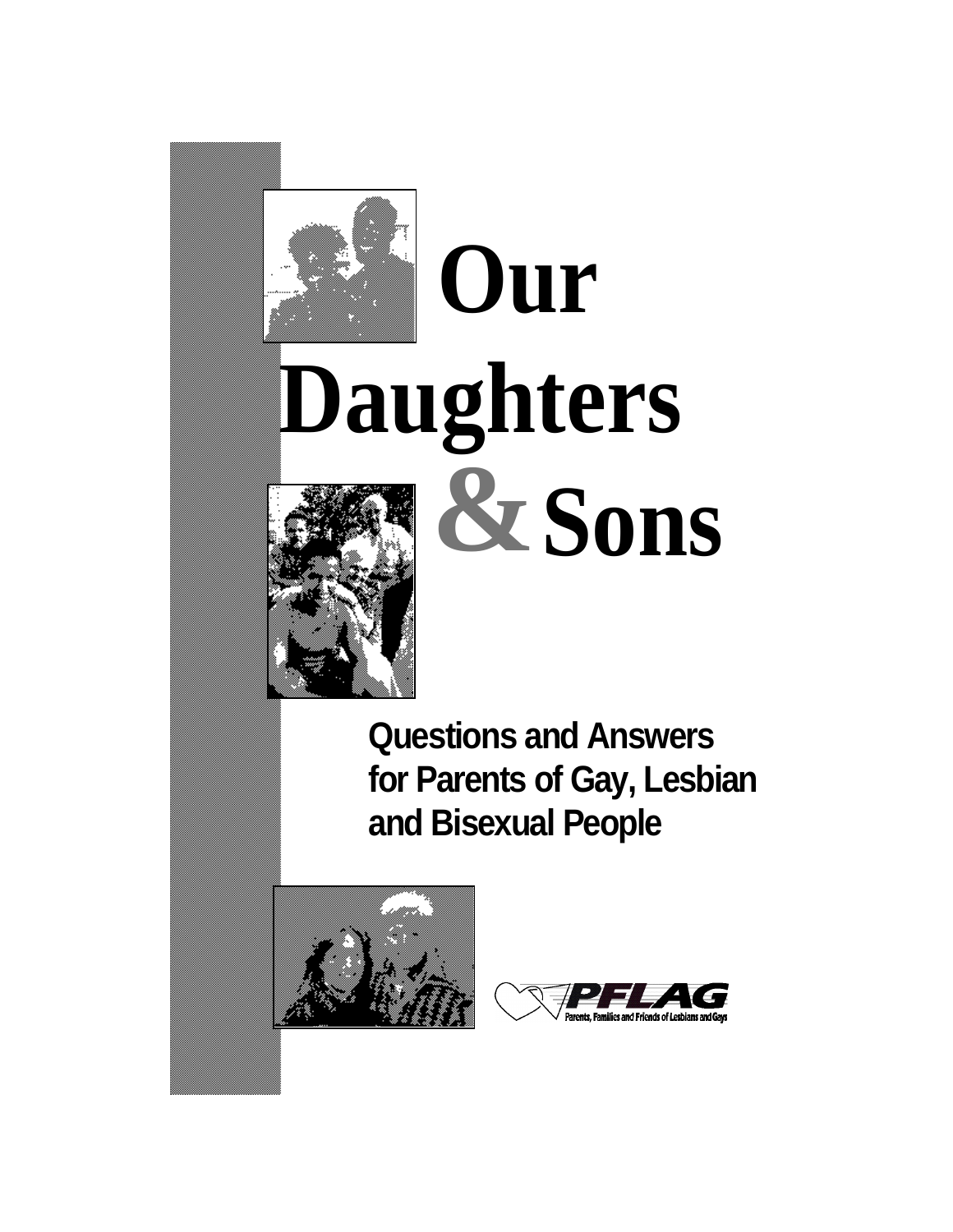

Parents, Families and Friends of Lesbians and Gays, Inc. is a support, education and advocacy organization. Founded in 1981 by 25 parents, PFLAG now represents more than 70,000 households and speaks for thousands of others. PFLAG affiliates are located in more than 400 communities in the U.S. and Puerto Rico, and five other countries. PFLAG is a tax-exempt, nonprofit organization that is not affiliated with any political or religious institution.

# **Our Mission Statement**

Parents, Families and Friends of Lesbians and Gays promotes the health and well-being of gay, lesbian and bisexual persons, their families and friends through:

**• support** — to cope with an adverse society;

**• education** — to enlighten an ill-informed public; and

**• advocacy** — to end discrimination and to secure equal civil rights.

PFLAG provides an opportunity for dialogue about sexual orientation and acts to create a society that is healthy and respectful of human diversity.

**PFLAG 1101 14th Street, N.W., Suite 1030 Washington, D.C. 20005**

*Our Daughters and Sons: Questions and Answers for Parents of Gay, Lesbian and Bisexual People* Copyright © 1995. Parents, Families and Friends of Lesbians and Gays, Inc. Reprinted 1998. This booklet is based in part on *Can We Understand? A Guide for Parents*, prepared by New York City Parents and Friends of Lesbians and Gays.

*Our Daughters and Sons* is dedicated to the memory of **Dwayne Stewart Brown** who appears on the cover. Dwayne and his family have been devoted members of PFLAG for many years. PFLAG is grateful for the opportu-

nity to have known and worked with Dwayne. He will be remembered in our hearts and in our work.

If your son or daughter is gay, lesbian or bisexual, he or she is in good company: Alvin Ailey (choreog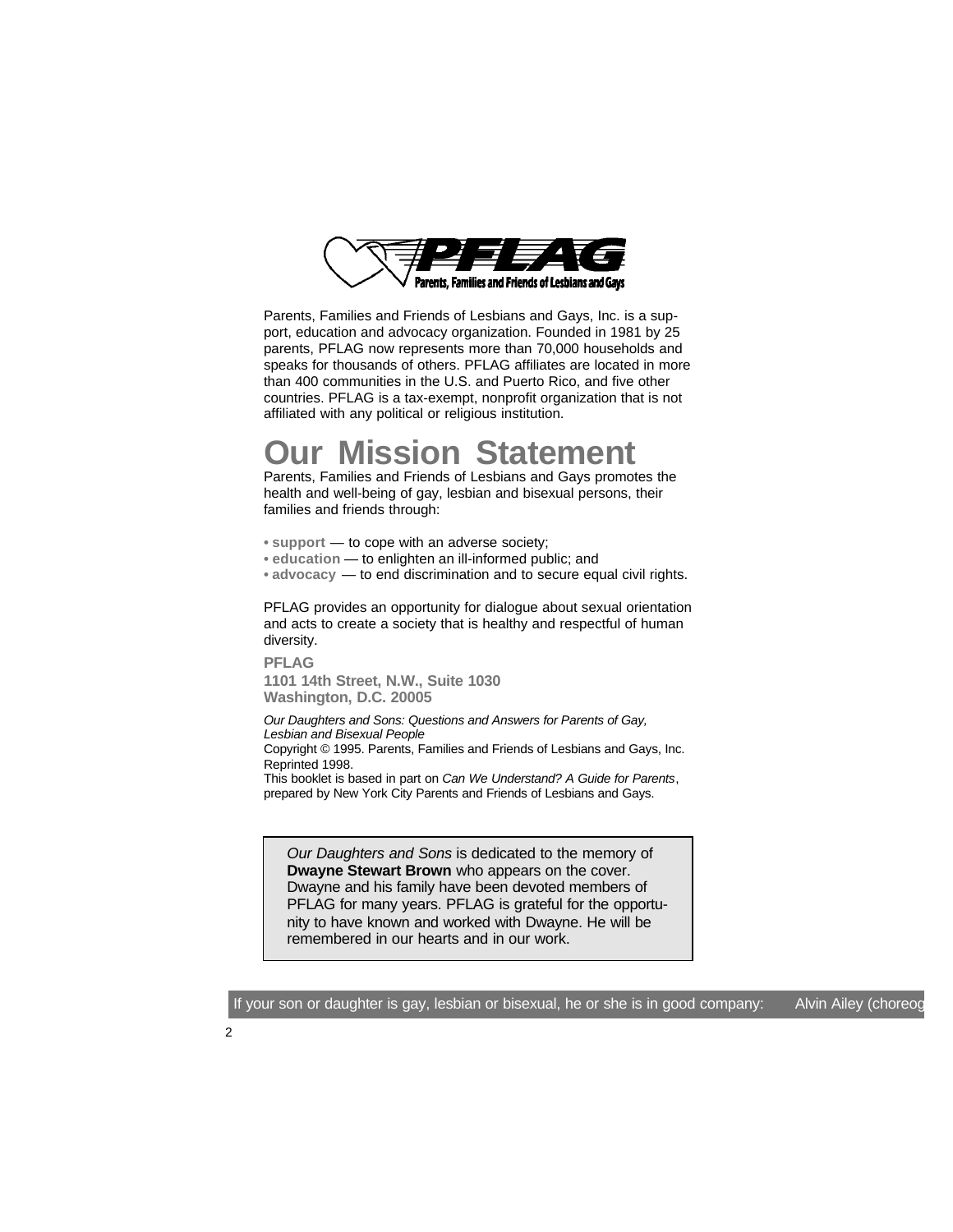**What do you do when you first find out that your child is gay, lesbian or bisexual?**

If you're like many parents, your first reaction is "How will I ever handle this?" Most parents aren't prepared for the words, "Mom, Dad. I'm gay."

Parents, Families and Friends of Lesbians and Gays (PFLAG) is here for you. We hope this booklet will help you understand your child's sexuality and its meaning to you

and your continued relationship with your son or daughter. Our members consist of parents, families and friends of gay, lesbian and bisexual people. We most likely have been through much of what you are now feeling. We understand. We can tell you

with absolute certainty that you're not alone. According to some statistics, one in every ten people in this country and around the world is gay. Therefore, approximately one in four families has an immediate family member who is gay, lesbian or bisexual, and most families have at least one gay, lesbian or bisexual member in their extended family circle.

That means that there are plenty of people out there you can talk to. We can tell you from experience that talking about it really helps. There are books to read, telephone

helplines to call and people to meet who, by sharing their own experiences, can help you move forward. And PFLAG can connect you with the information and support services you need.

The second thing we can tell you is that — if you wish — you will emerge from this period with a stronger, closer relationship with your child than you have ever had before. That's been the case for all of us. But the path to that point is

**While it may feel as if you have lost your child, you haven't. Your child is the same person he or she was yesterday.**

often not easy. Some parents were able to take the news in stride. But many of us went through something similar to a grieving process with all the accompanying shock, denial, anger, guilt and sense of loss. So if those are the feelings with

which you're dealing, they're understandable given our society's attitudes towards gays, lesbians and bisexuals.

Don't condemn yourself for the emotions you feel. But, since you love your child, you owe it to him or her — and to yourself — to move toward acceptance, understanding and support.

While it may feel as if you have lost your child, you haven't. Your child is the same person he or she was yesterday. The only thing you have lost is your own image of that child and the understanding you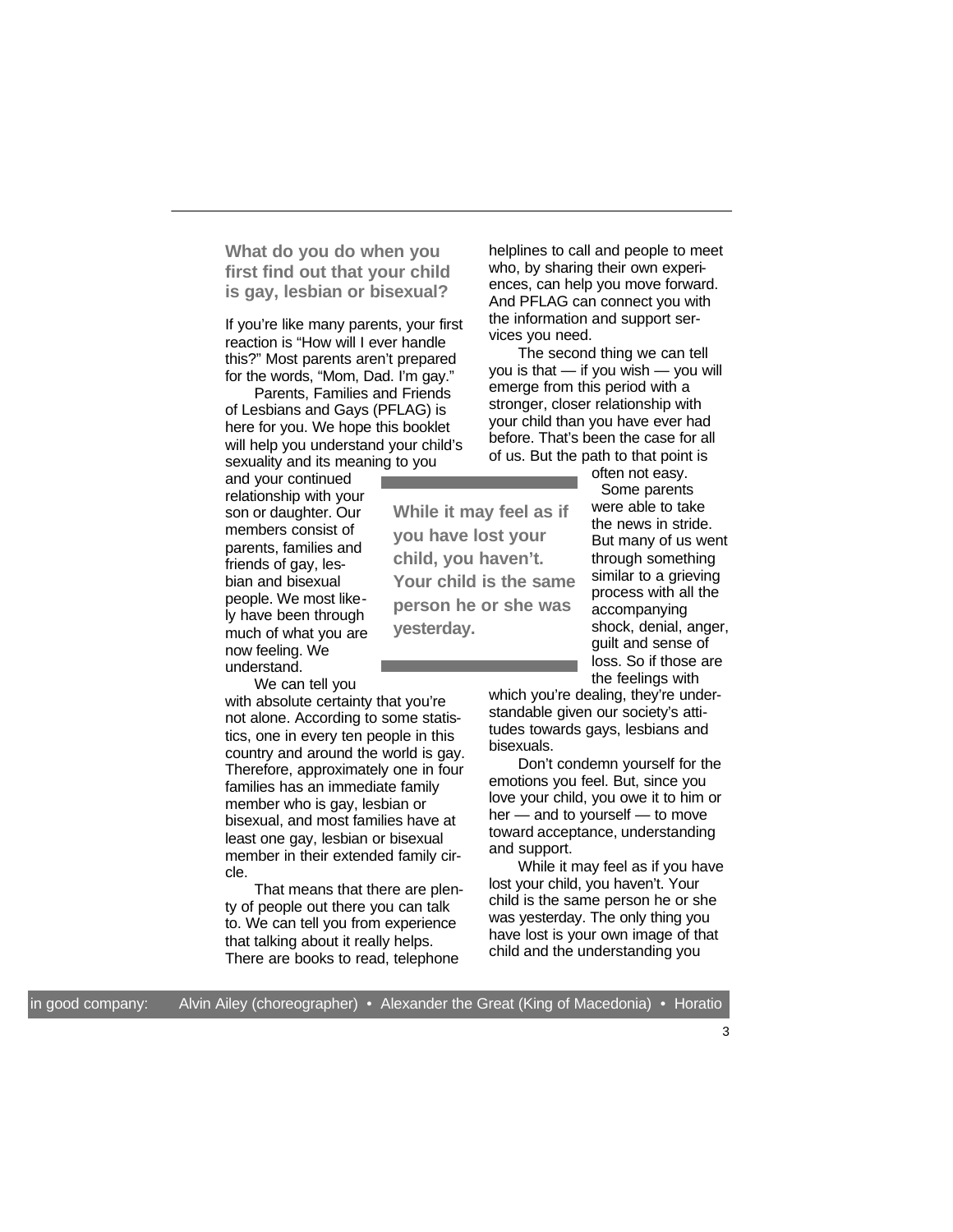thought you had. That loss can be very difficult, but that image can, happily, be replaced with a new and clearer understanding of your child.

If your child is young, coming to an understanding with him or her may be crucial. Gay, lesbian and bisexual youth who are shut out by their parents have a comparatively high incidence of suicide and drug and alcohol abuse. Some teens protect themselves by putting as much distance between themselves and their parents as possible.

If your son or daughter "came out" to you voluntarily, you're probably more than halfway there already. Your child's decision to be open and honest with you about something many in our society discourage took a tremendous amount of courage. And it shows an equally tremendous amount of love, trust and commitment to their relationship with you.

Now it's up to you to match your child's courage, commitment, trust and love with your own.

### **Is my child different now?**

We think we know and understand our children from the day they are born. We're convinced that we know what's going on inside their heads. So when a child announces

"I'm gay," and we hadn't a clue — or

## **Definitions used in this booklet**

**Heterosexual** — or straight — refers to people whose sexual and romantic feelings are primarily for the opposite gender.

**Homosexual** — or gay — refers to people whose sexual and romantic feelings are primarily for the same gender.

**Homophobia** refers to society's misunderstanding, ignorance or fear of gay, lesbian or bisexual people.

**Lesbian** refers to women who are homosexual.

**Bisexual** — or **bi** — refers to people whose sexual and romantic feelings are for both genders.

**"Coming out"** refers to the process of identifying as gay, lesbian or bisexual. It also refers to the process that parents go through when telling others about a gay loved one.

In this booklet, the word **gay** is used to include homosexuals and bisexuals, male and female.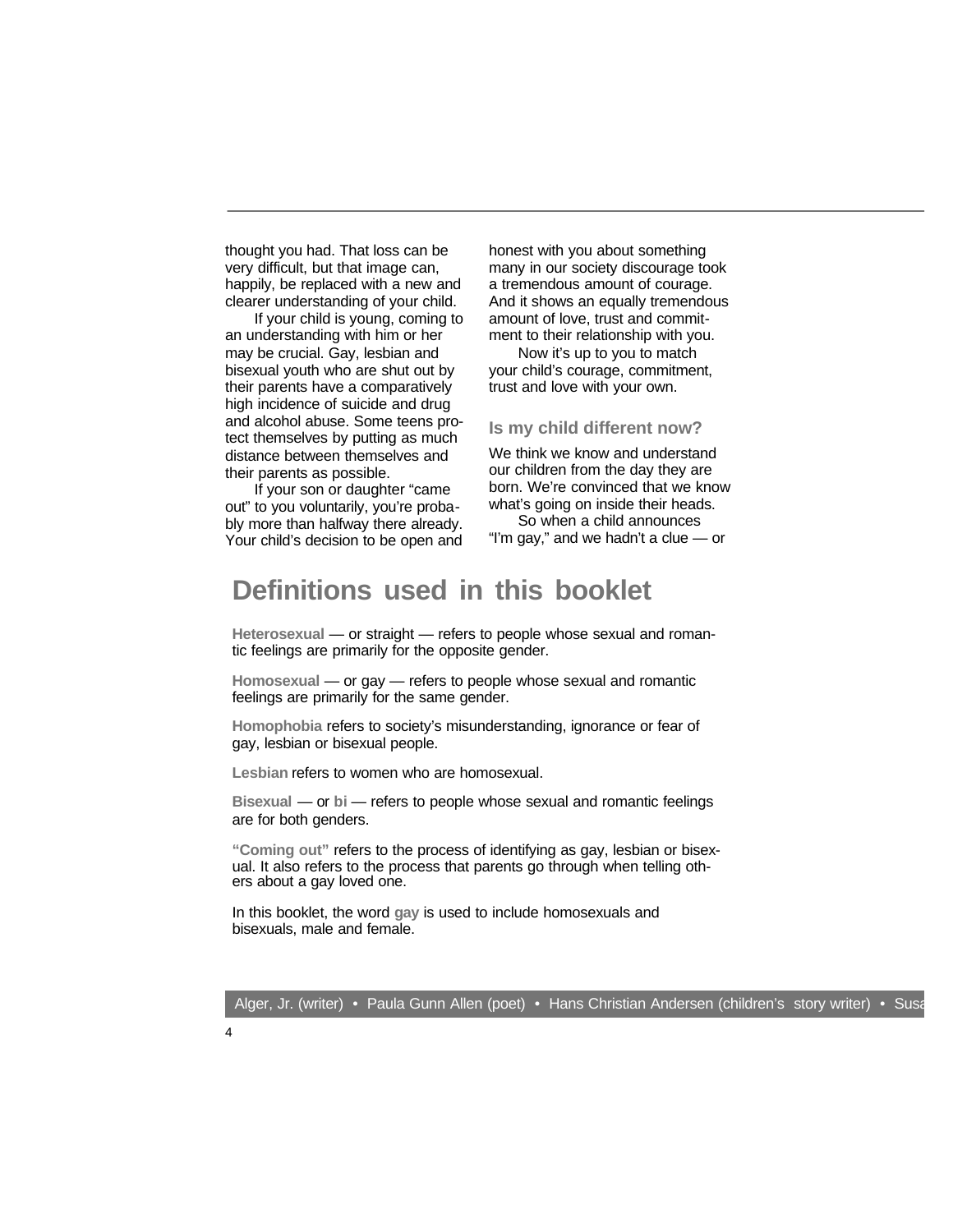we knew all along but denied it to ourselves — the reactions are often shock and disorientation.

You have a dream, a vision of what your child will be, should be, can be. It's a dream that is born of your own history, of what you wanted for yourself growing up, and especially of the culture around you. Despite the fact that a significant portion of the population is gay, American society still prepares us only with heterosexual dreams for our children.

The shock and disorientation you may feel is a natural part of a

> **"Our first response was to tell him**

**had changed.**

**stranger."** 

**Suddenly he was a**

**we loved him and that nothing had changed. But in fact everything**

type of grieving process. You have lost something: your dream for your child. You also have lost the illusion that you can read your child's mind.

Of course, when you stop to think about it, this is true for all children, straight or gay. They're always sur-

prising us. They don't marry who we might pick for them; they don't take the job we would have chosen; they don't live where we'd like them to live. In our society, though, we're better prepared to deal with those circumstances than with our child's "non-traditional" sexual orientation.

Keep reminding yourself that your child hasn't changed. Your child is the same person that he or she was before you learned about his or

her sexuality. It is your dream, your expectations, your vision that may have to change if you are to really know and understand your gay loved one.

### **Why did he or she have to tell us?**

Some parents feel they would have been happier not knowing about their child's sexuality. They look back to before they knew and recall this time as problem-free — overlooking the distance they often felt from their child during that

time.

Sometimes we try to deny what is happening — by rejecting what we're hearing ("It's just a phase; you'll get over it"); by shutting down ("If you choose that lifestyle, I don't want to hear about it"); or by not registering the impact of what we're being told ("That's nice,

dear, and what do you want for dinner?"). These are all natural reactions.

However, if you did not know the truth about your child's sexuality, you would never really know your child. A large part of his or her life would be kept secret from you, and you would never really know the whole person.

It is important to accept and understand your child's sexuality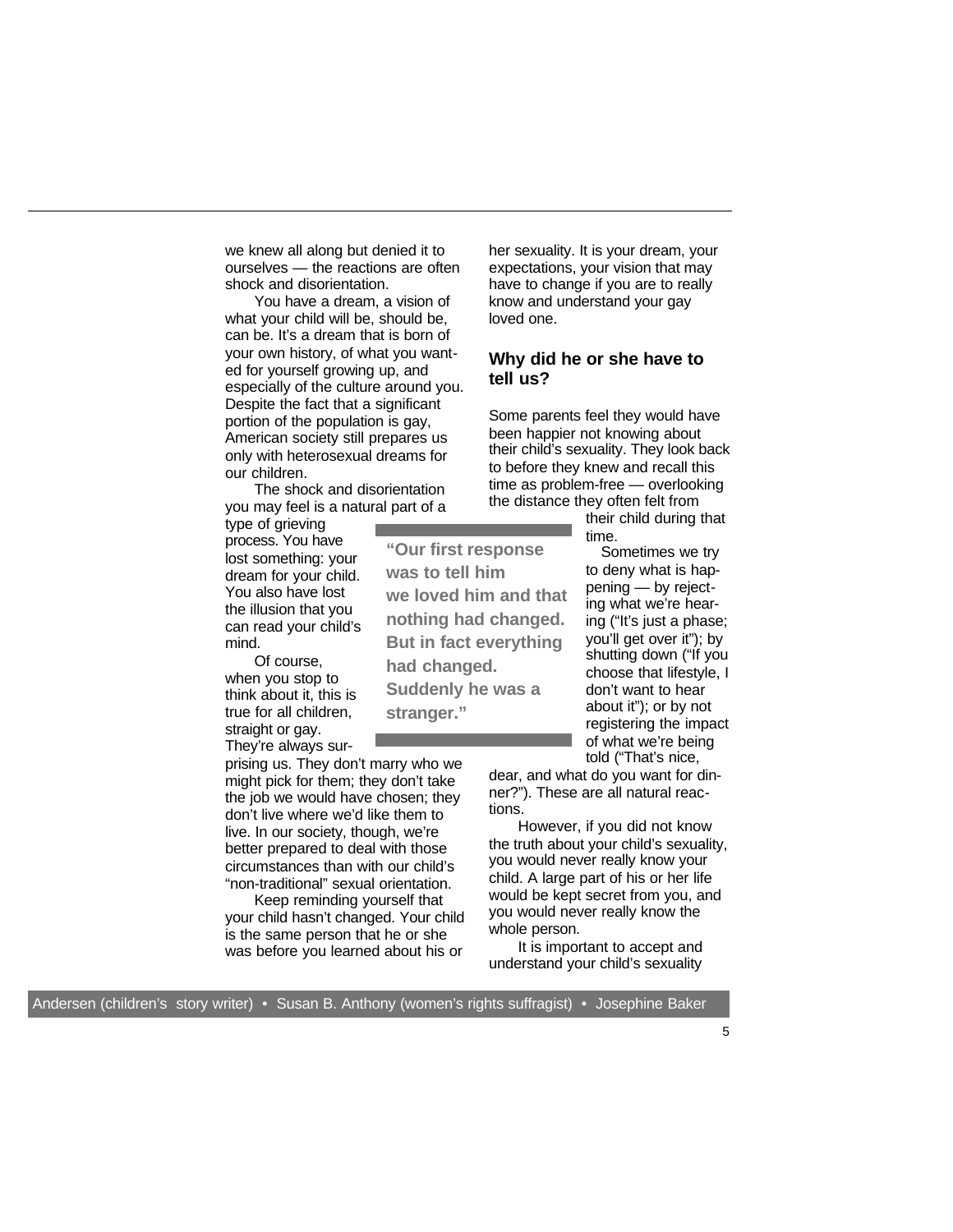because homosexuality and bisexuality are not a phase.

While people may experiment for some time with their sexuality, someone who has reached the point of telling a parent that he or she is gay is not usually going through a phase. Generally, he or she has given long and hard thought to understanding and acknowledging his or her sexual orientation.

So if you're wondering, "Is she sure?" the answer will almost always be "yes." Telling a parent that you think you're gay involves overcoming

**"Since my daughter**

**has told us she's a lesbian, we have become much closer."**

too many negative stereotypes and taking far too much risk for anyone to take that step lightly or prematurely.

The fact that your son or daughter told you is a sign of his or her love and need for your support and understanding. It

took a lot of courage. And it shows a very strong desire for an open, honest relationship with you — a relationship in which you can love your child for who he or she is, rather than for who you want him or her to be.

**Why didn't our child tell us before?**

One difficult realization for you may be the recognition that your child has probably been thinking this through for months, even years, and

is only now telling you. It's easy to misinterpret this as a lack of trust, lack of love, or a reflection on your parenting. And it's painful to realize that you don't know your child as well as you thought you did, and that you have been excluded from a part of his or her life.

To some extent, this is true in all parenting relationships whether the child is gay or straight. There's a necessary separation between parent and child as the child moves toward adulthood. Your child may reach conclusions you would not

have reached, and will do it without consulting you.

But, in this case, it is particularly hard because the conclusion your child has reached is so important and, in many cases, so unexpected. You may have been shut out of

your child's thinking for a long period of time.

Gay people may hold back from their parents as long as possible because it has taken them a long time to figure out what they're feeling themselves. In other words, gay, lesbian and bisexual youth often recognize at an early age that they feel "different," but it may take years before they can put a name to these feelings.

Because we still live in a society that misunderstands or is fearful of gay people, it takes time for them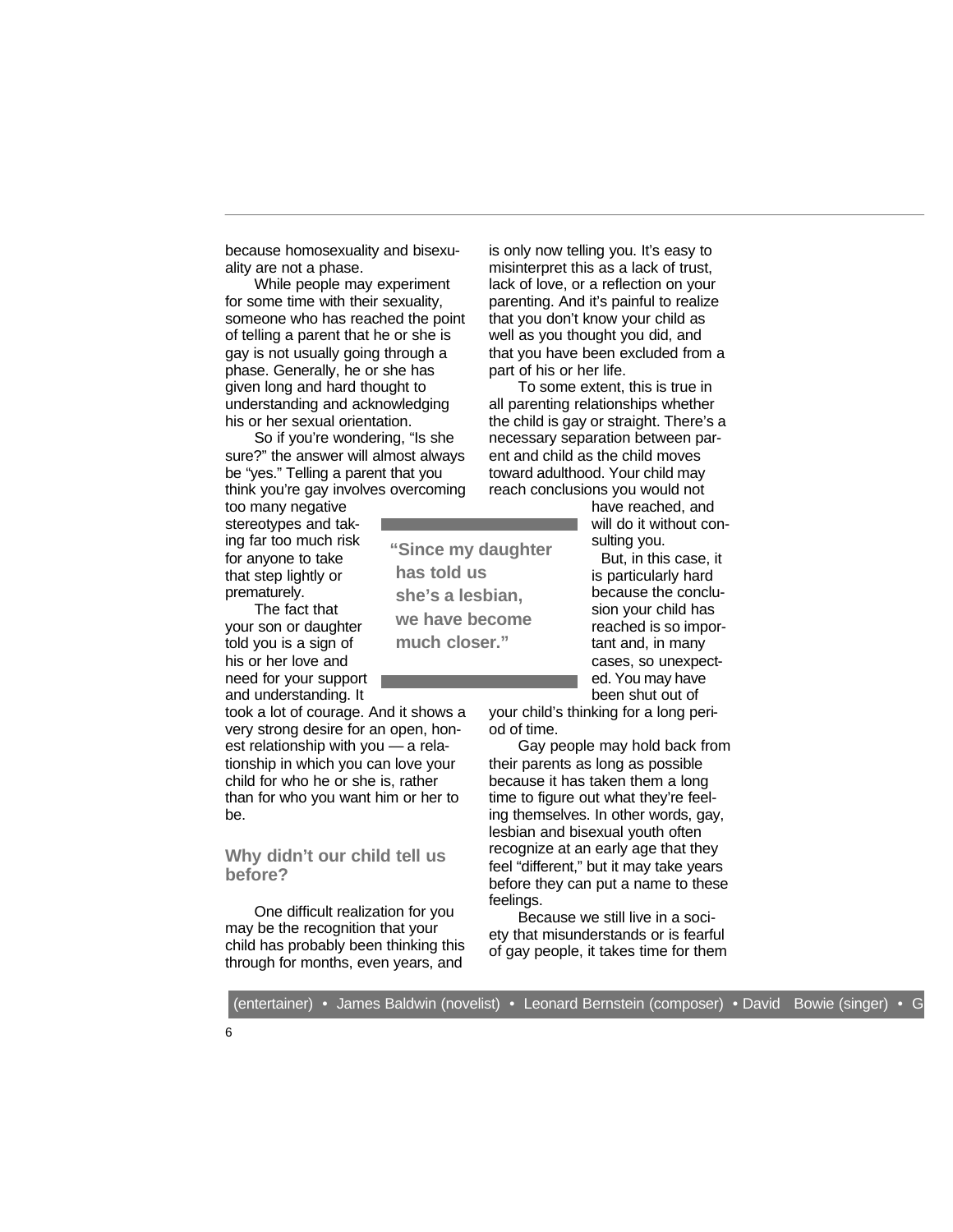to acknowledge their sexuality to themselves. Gay people have often internalized self-hate or insecurity about their sexual identity. It may take time for someone to think through and work up the courage to tell a parent. Even if you feel your child should have known they could tell you anything, remember that our culture's treatment of homosexuality says "don't ask, don't tell."

So, even as you may grieve for not having been able to help your child through that period — or even if you believe that the outcome would have been different if you had been involved earlier — understand that your child probably could not have told you any sooner. Most importantly, doing so now is an invitation to a more open and honest relationship.

### **Why is my child gay?**

Parents often ask this question for a number of reasons: they may be grieving over losing an image of their child; they feel they did something wrong; they feel that someone "led" their child into homosexuality; or they wonder if there is a biological cause of homosexuality.

Some parents react with shock, denial and anger to the news that their child is gay. One response is to wonder, "How could she do this to me?" This is not a rational reaction, but it is a human response to pain.

We liken this reaction to a grieving process: here, you are grieving over losing an image of your child. As you work through your feelings, you may discover that the only thing your child has "done" to you is to trust that your relationship could grow as a result of you knowing the truth about him or her.

You may feel that your child has been led into homosexuality by someone else. It is a popular misconception that homosexuals "recruit." The truth is that no one "made" your child gay. He or she has most likely known that he or she was "different" for a very long time — no person or group of people "converted" your child.

Other parents believe feel that their parenting is the cause of their child's sexual identity. For years, psychology and psychiatry have bandied around theories that homosexuality is caused by parental personality types — the dominant female, the weak male — or by the absence of same-gender role models. Those theories are no longer accepted within psychiatry and psychology, and part of PFLAG's work focuses on erasing these myths and misconceptions from our popular culture.

Gay people come from all types of families. Some have dominant mothers, while others may have dominant fathers. Gay men, lesbians and bisexuals are only children and they're youngest, middle and oldest children. They come from families with siblings who are gay and families with siblings who are not gay. Many come from what society would consider "model" families.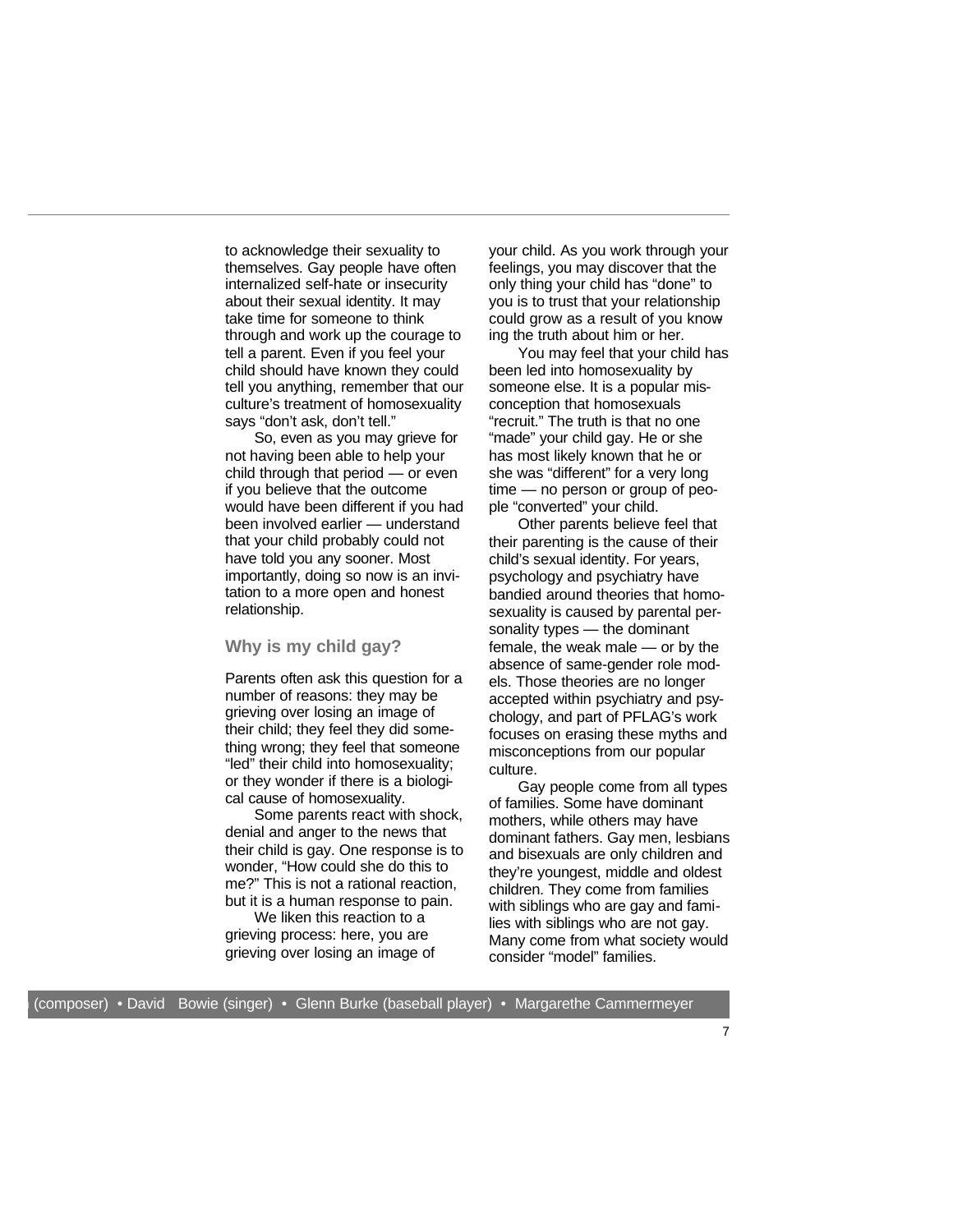Many parents wonder if there is a genetic or biological basis to homosexuality. While there are some studies on homosexuality and genetics, there are no conclusive studies to date on the "cause" of homosexuality. In the absence of this data, we would encourage you to ask yourself why it is important for you to know why.

Does support or love for your

child rely on your ability to point to a cause? Do we ask heterosexual people to justify their sexuality that way? Remember that gay, lesbian and bisexual people exist in every walk of life, religion, nationality

and racial background. Therefore, all gay people, like straight people, are very different and have come into their sexual identity in very different ways. Although we may be curious, it is really not that important to know why your child is gay in order to support and love him or her.

### **Why am I uncomfortable with his or her sexuality?**

The apprehension you may feel is a product of our culture. Homophobia is too pervasive in our society to be banished easily from our consciousness. As long as homophobia exists, any gay person and any parent of a gay, lesbian or bisexual youth has some very real and legitimate fears

and concerns.

Many parents may confront another source of guilt. Parents who see themselves as "liberal," who believe they have put sexual prejudice behind them — even those who have gay friends — are sometimes stunned to recognize that they are uncomfortable when it is their kid who is gay. These parents not only have to grapple with deep-root-

**"When I found out my son was gay, my reaction was 'What can we do to change it?'"**

ed fears of homosexuality, but also have the added burden of thinking they shouldn't feel the way they do. It helps to concentrate on real concerns: what your child

needs most from you now. Try not to focus on the guilt. It is baseless, and it accomplishes nothing for

yourself or for your child.

### **Should we consult a psychiatrist or psychologist?**

Consulting a therapist in the hopes of changing your child's sexual orientation is pointless. Homosexuality is not a disease to be "cured." Homosexuality is a natural way of being.

Because homosexuality is not "chosen," you cannot "change your child's mind." The American Psychological Association and the American Medical Association have taken the official position that it would be unethical to even try to change the sexual orientation of a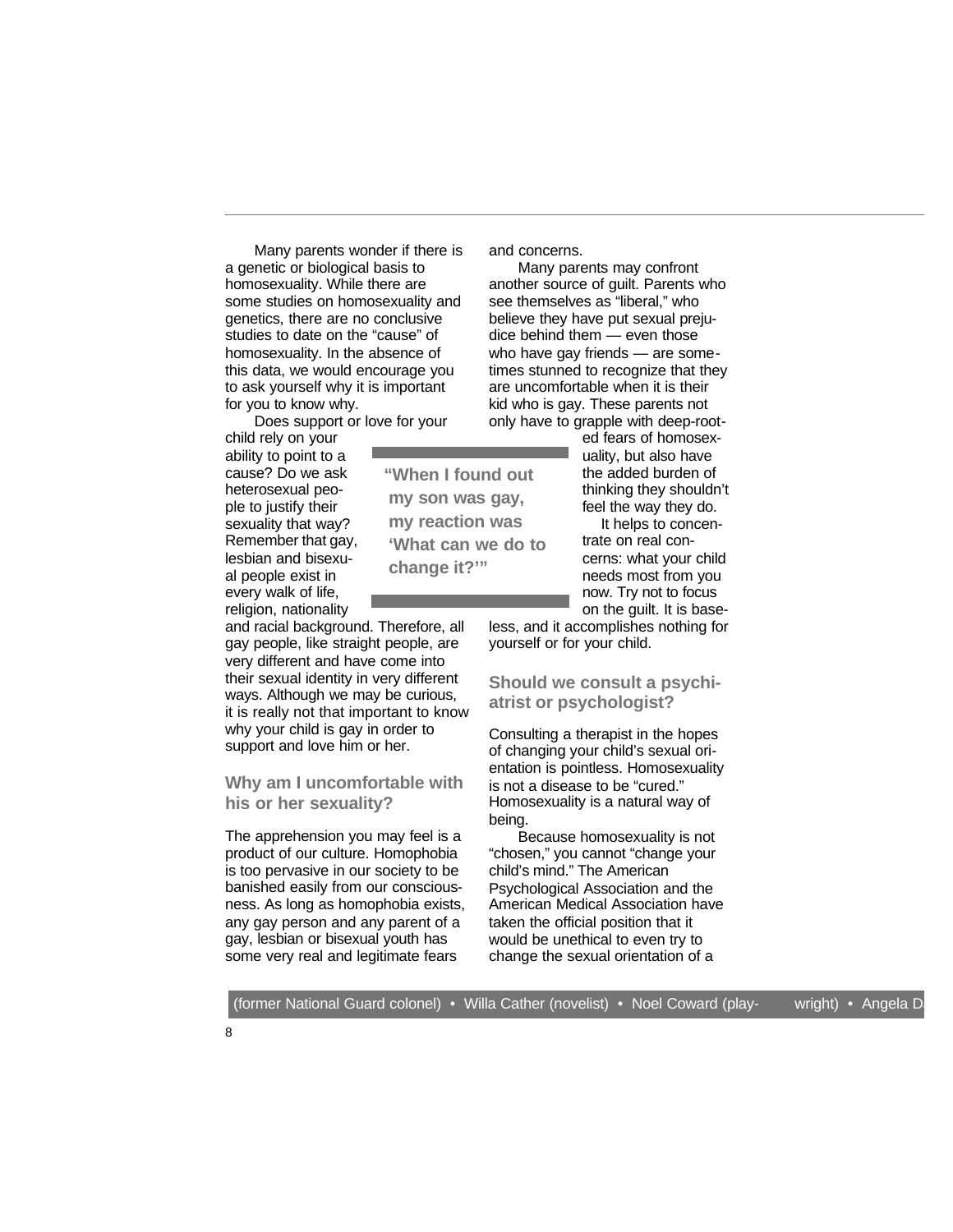gay person. In 1997, the American Psychological Association again publically cautioned against socalled "reparative therapy," also known as conversion therapy.

But there are situations where it can be helpful to consult people experienced with family issues and sexual orientation. You may want to talk to someone about your own feelings and how to work through them. You may feel that you and your child need help communicating clearly through this period. Or you may recognize that your child is unhappy and needs help with selfacceptance.

Once again, gay people often have trouble accepting themselves and their sexual identity. In this circumstance, self-rejection could be a dangerous emotional state.

In all of these cases, you have a number of options and resources. PFLAG members, either individually or in support groups, can provide you with the information, space and resources you may need to build a stronger relationship with your gay child.

A therapist can also provide the confidentiality and, to a degree, the anonymity that you may feel you need at first. PFLAG members may be able to suggest a therapist that has helped their families.

There are a variety of resources for help, information and advice. We encourage you to explore your options and to use those best suited for you and your family. Please refer to the resource

section in the back of this booklet for suggestions.

**Will my child be ostracized, have trouble finding or keeping a job, or even be physically attacked?**

All of these things are possible. It depends on where your son or daughter lives, what kind of job he or she takes — but attitudes toward homosexuality have begun to change, and are now changing relatively quickly. There are many places where your child can live and work relatively free of discrimination.

Unfortunately, societal change is often slow — just look at how long it took for women to achieve voting rights in this country.

Progress is often also accompanied by backlash. Until more individuals and more organizations become advocates for gay rights, until homophobia is eradicated in our society, your child does face some significant challenges.

### **How do I reconcile this with my religion?**

For some parents, this may be the most difficult issue to face. For others, it's a non-issue.

It is true that some religions continue to condemn homosexuality. But even within these religions, there are respected leaders who believe that their church's position of condemnation is unconscionable.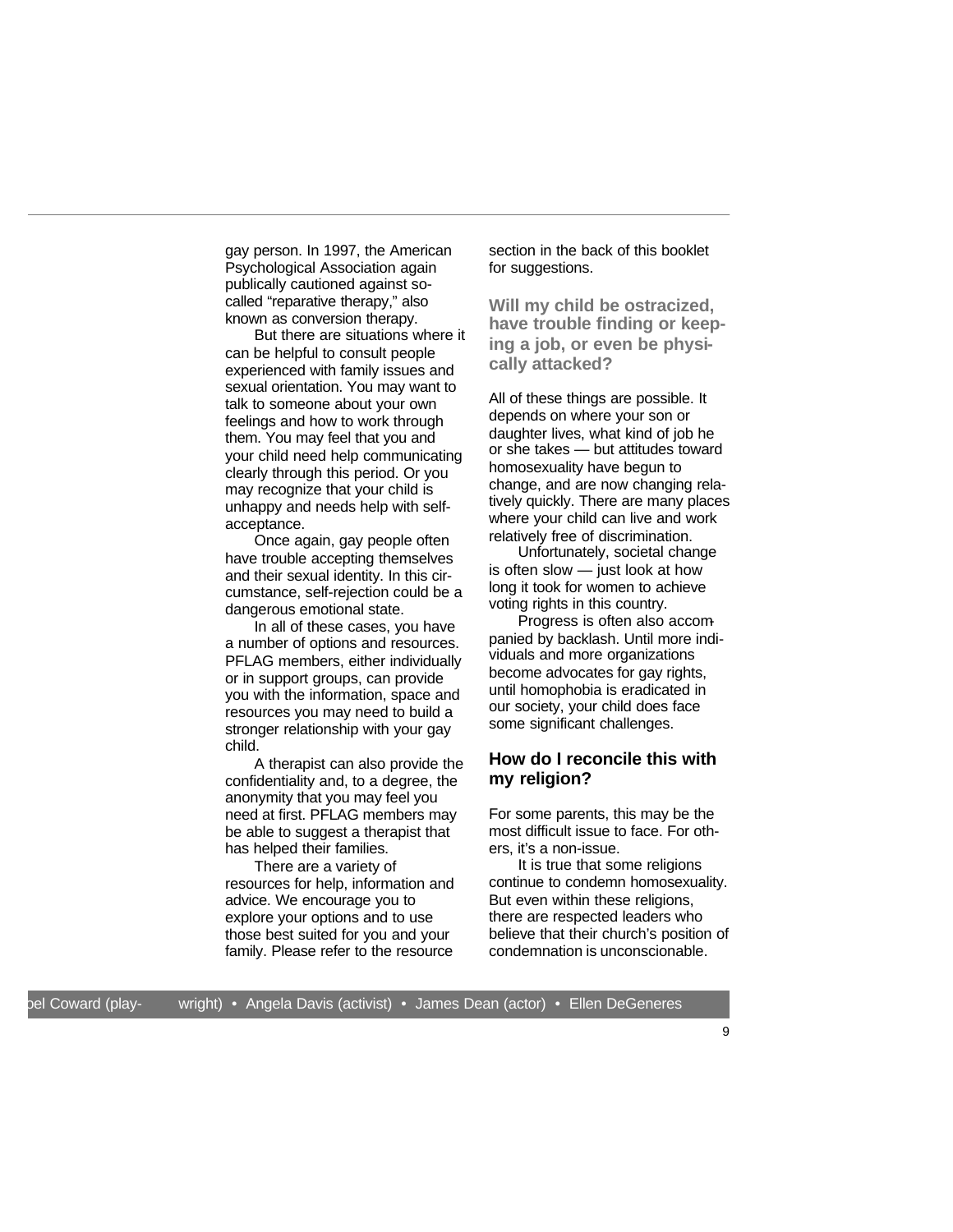In 1997, the U.S. Catholic bishops issued a pastoral statement urging parents to love and support their gay children. In a 1994 pastoral letter, the U.S. Episcopal bishops wrote, "As it can be for heterosexual persons, the experience of steadfast love can be for homosexual persons an experience of God."

Many mainstream American religions have now taken official stands in support of gay rights. Some have gone further. The Methodist Church, for example, has

> **"Coming out" is often considered a positive way to**

**esteem.**

**avoid societal invisibility that can lead to internalized selfhate or lack of self-**

developed a network of reconciling congregations welcoming gays, lesbians and bisexuals. Since 1991, the United Church of Christ has had a denominational policy stating that sexual orientation should not be a barrier to ordination. In the Episcopal Church, the denomination's legislative body has

declared that gay people have a full and equal claim with all other people upon the church.

You will still hear people quote the Bible in defense of their prejudice against gay people. But many Biblical scholars dispute any antigay interpretations of Biblical texts.

The resource list at the back of this booklet cites references that can help you learn more about changing religious attitudes toward homosexuality. PFLAG can help

refer you to information and listings specific to your own religion.

### **What about HIV/AIDS?**

While AIDS initially spread fastest among gay and bisexual men, and drug users who shared needles, all people and communities now face the threat of AIDS.

Therefore, every parent needs to be concerned about HIV/AIDS whether your child is gay or straight. You should make sure your child

> understands how AIDS is transmitted and how to protect him or herself. With teenagers becoming sexually active at younger ages, and with AIDS still spreading, no parent can afford to ignore the danger or assume his or her child is safe. If your child is

presently HIV-positive or has AIDS, he or she now needs your support more than ever. You should know that you are not alone. There are numerous local and national organizations that can help you with medical, psychological and physical care. PFLAG can refer you to other parents and families in similar situations, and resources specific to your needs. Call the PFLAG national office for a contact near you. At this point, your relationship with your child can become even closer but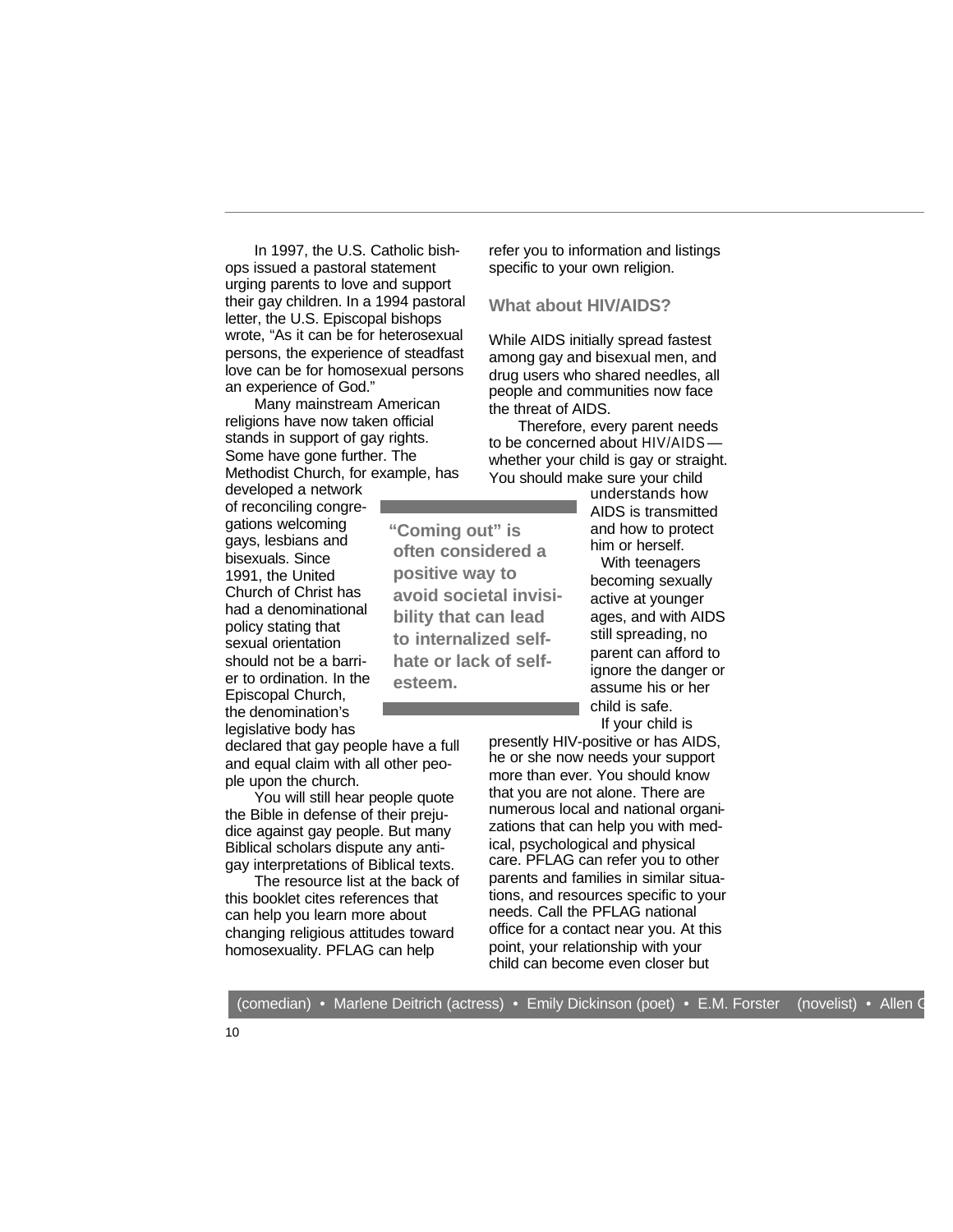your family will have to learn to adiust to the physical and emotional circumstances of your child's changing health.

**Are there special legal concerns for my child?**

A number of laws regulating sexual behavior are still on the books in some states, some dating back to the last century. According to these laws, some or all homosexual behavior is illegal as are many heterosexual behaviors.

Many states have repealed these laws; others have not. While enforcement is usually rare among individuals, anti-gay and sodomy laws are often used against gay, lesbian and bisexual people in custody disputes, legal actions and attempts to discriminate against individuals on the basis of sexual orientation.

There is hope, however. Many cities, towns and states have worked both to decriminalize homosexual behavior and recognize homosexuality as natural. These jurisdictions have taken measures to ensure non-discrimination.

For more information on individual state and local laws, refer to the resource list provided in the back of this booklet.

**We have accepted the situation, but why must they flaunt it?**

Gays, lesbians and bisexuals are often accused of "flaunting" their sexuality when they "come out" as gay, when they are publicly affectionate with a same-sex partner, or when they wear gay symbols and T-shirts or participate in gay pride parades.

In a world that still assumes all people are heterosexual, "coming out" is the only way gay, lesbian and bisexual people can make their sexual orientation known.

And "coming out" is often considered a positive way to avoid societal invisibility that can lead to internalized self-hate or lack of self-esteem.

You may be uncomfortable with your child's public displays of affection with his or her same-gender partner. Bear in mind that all couples — straight and gay — often show affection publicly because they feel love and appreciation for their partner.

But stop and think — are you as uneasy about heterosexuals showing affection in public?

In these two instances, "flaunting it" may only be behaving in a relaxed, natural fashion in public. In other circumstances, it may be a political decision to assert one's sexuality by wearing a T-shirt or participating in a public event. In cultures that either ignore homosexuality or deride it, stressing one's sexuality publicly can be an important act of self-affirmation.

If you worry about possible negative reactions to any behavior that identifies your child as gay, keep in mind that some gays, lesbians and bisexuals will, of course,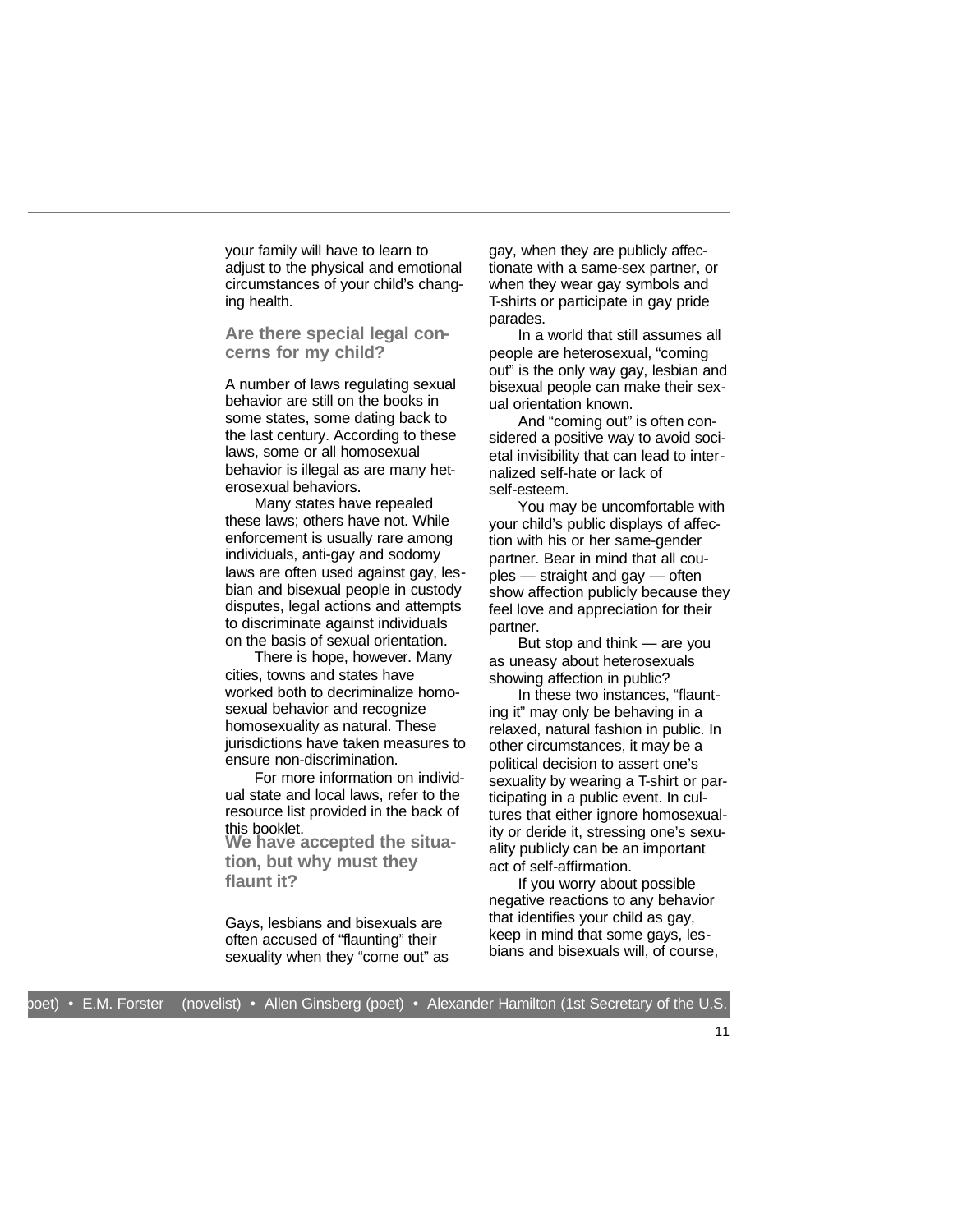censor their own behavior because they share those fears. But it is up to your child to make those decisions for him or herself.

### **Will my child have a family of his or her own?**

Longtime gay and lesbian couples perceive their relationship as just as committed and as much a family as married heterosexuals. Many couples hold commitment ceremonies to celebrate their relationship formally, in the company of friends and family.

A number of state and local governments now recognize same-gender partners. Increasingly more companies, including IBM and American Express, also provide "domestic partner" health coverage and benefits.

And more gay and lesbian couples are also becoming parents. Some lesbians have used artificial insemination to conceive a child that they can raise with their partner.

Some gay men and lesbians, who came out after they had been involved in heterosexual relationships, are raising the children from those relationships with their gay partners. Also, more and more gay couples are adopting children together.

12

**How do we tell family and friends?**

Just as "coming out" is difficult for gay people, the coming-out process is equally difficult for parents. Many, upon learning their child is gay, go right into the closet. As they struggle with accepting their child's sexual orientation, they often worry about other people finding out. There is the challenge of fielding such questions as, "Has he got a girlfriend?" and "So when is she going to get married?"

**"We were frightened that our son would be judged; we were frightened that we would be judged."**

Many of us found that our fears were far worse than reality. Some of us held off for years in telling our own parents our children's grandparents — only to have them respond, "We knew that quite a while ago." Our advice to you

is the same advice we give to gay, lesbian and bisexual individuals. Learn more about the changing attitudes within medical, psychiatric, religious, professional and political circles. There are plenty of "authorities" you can quote as allies in defense of equal rights for gay people. We provide you with partial lists in the back of this pamphlet.

Reread this booklet's list of famous gays, lesbians and bisexuals who have made lasting contributions to our world. Remember, with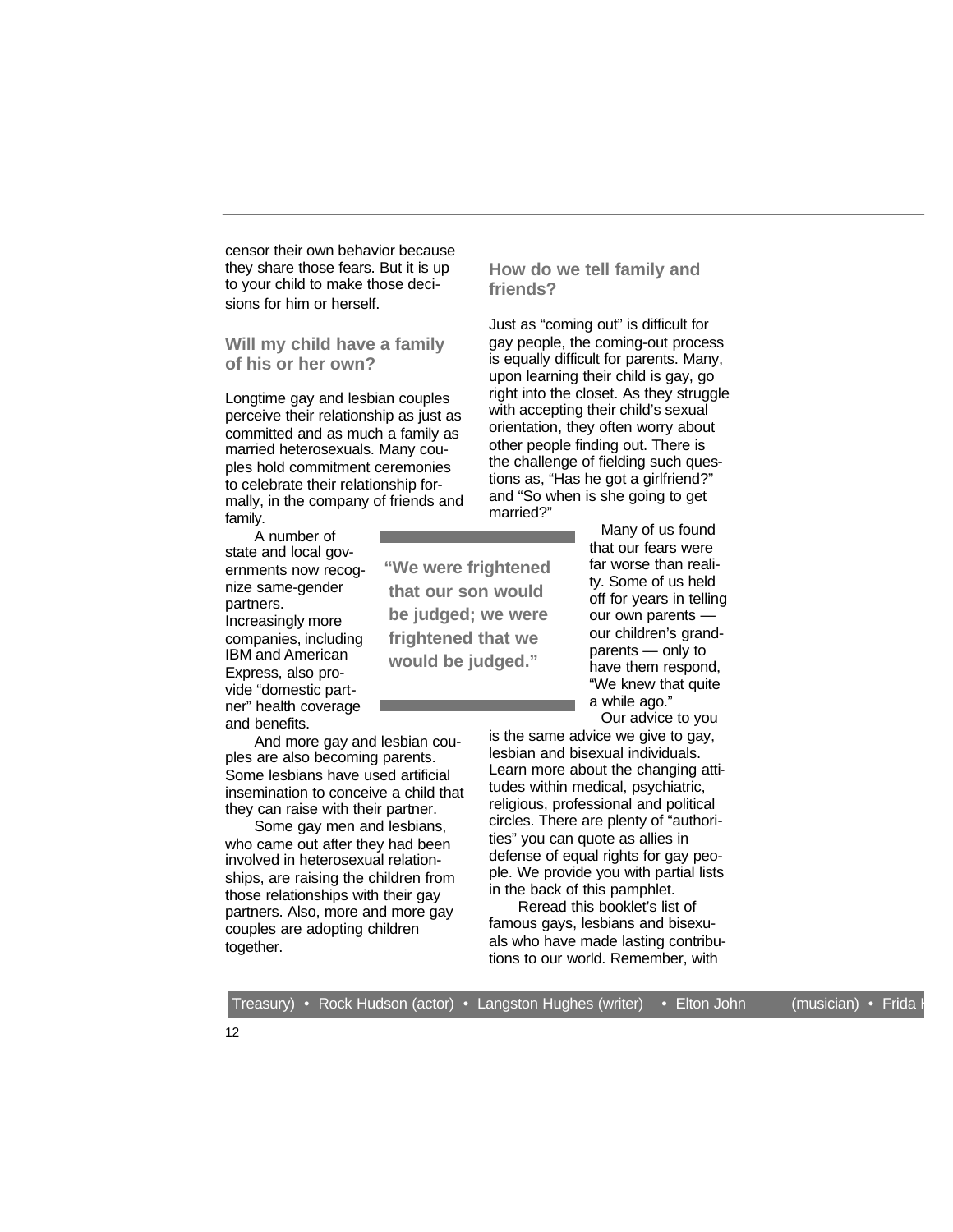many gay people keeping their sexual orientation hidden, this is just a fraction of the names you could cite. It also means that you probably already know many gay people.

Practice what you would say just like you might practice for a public speaking engagement, for a job interview, for boosting your assertivness, or for anything new to you that makes you afraid or nervous.

One parent says, "I used to go

**"When I stood up and said 'I have a lesbian daughter,' that made it easier for some other parents to deal with the issue and to come forward themselves. I've experienced that over and** 

**over again."**

in the bathroom and close the door and practice saying to the mirror, 'I have a lesbian daughter' and saying it with pride. And it helped. But you really do have to practice."

Talk to people who understand your concerns. PFLAG members may be helpful to you in discussing their own experiences. Contact the national office or a local PFLAG

leader to learn more about PFLAG's extensive network of several hundred chapters in the U.S. and abroad.

You may get some negative or, at the least, insensitive comments from relatives, friends or co-workers. But you'll probably find that those comments are fewer than you now fear.

Remember that your child has

been down this road already. He or she may even be able to help.

And remember also that who you tell about your child's sexuality should be a decision that both of you discuss and reach together.

**What will the neighbors say?**

This could be a very real concern, especially for families who consider themselves part of a close commu-

> nity or in areas where fundamentalist religions are strong.

But gay, lesbian and bisexual people come from families from all corners of the earth, from every culture, religion, ethnic group and occupation.

One parent says, "I thought I was the only mother in Tulsa, Oklahoma who had a lesbian daughter. And then, as I start-

ed speaking out on the issue, other parents started coming forward. And now, every time someone says to me, 'I need to talk with you,' I know exactly what's coming up."

Again, you may very well encounter reactions that are difficult to take. But often, PFLAG members encounter reactions like... "I thought I was the only one."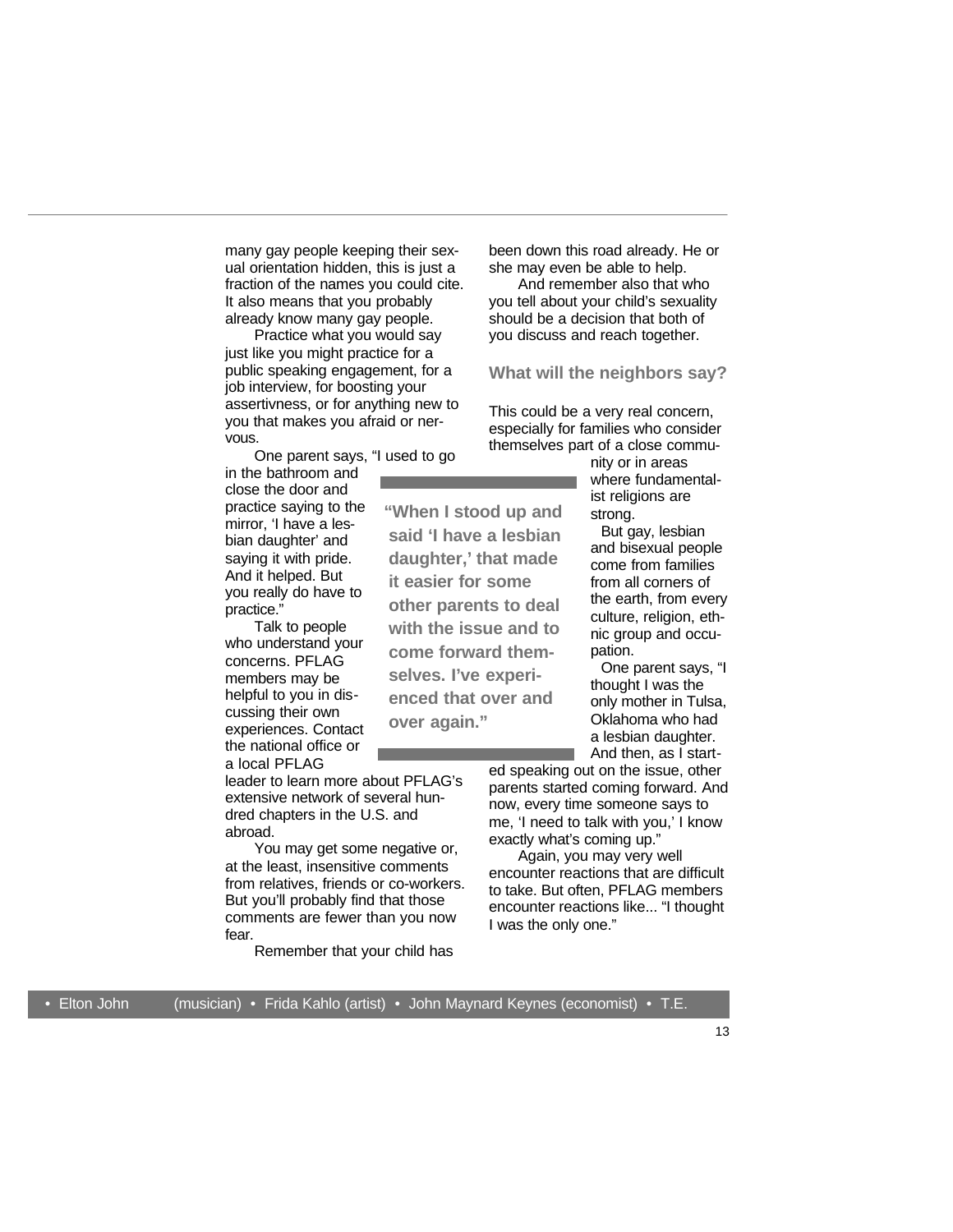### **How can I support my child?**

As a parent, you have to take care of yourself and your child. PFLAG is here to help you with your individual needs so that you can be an even better parent.

Reading this booklet is the first step to supporting your child — you have shown that you are open to new information and hopefully you are now better informed.

Supporting your child now should be a natural extension of your general support as a parent: we need to talk, listen and learn together.

Every child needs different things from his or her parents. It is up to you to learn how to communicate with him or her about their needs and issues surrounding sexuality.

Some parents find that they are better able to understand and support their child by recognizing the similarities and differences in their own life experiences. In some cases it may help to talk about how you have dealt with hurtful incidents.

But in other cases you must recognize that discrimination based on sexual orientation is hurtful in a unique way.

Here, you can support your child by educating yourself as thoroughly as possible about homosexuality and by helping to bring it out of hiding in our society. It's the hiding that allows the prejudice and discrimination to survive.

**Will I ever learn to deal with this new knowledge?**

A psychiatrist answered the question this way: "Once most people adiust to the reality of their child's sexual orientation, they feel like they've had a whole new world opened to them.

"First, they become acquainted with a side of their child they never knew. They now are included in their child's life. Usually, they get closer. And the parents begin to meet the gay community and understand that these are people just like any other community."

Another way to answer this question is to let some parents speak for themselves:

"I hit a point where I was feeling sad and thinking what would I say when people asked, 'How is Gary?' And then it occurred to me: Gary's fine. I'm the one who's not. And once I reached that point, it was easier...as we met Gary's friends, we found them to be wonderful people and realized that he's really part of a pretty terrific community. So what's the problem? It's society's problem. That's when we figured we were over the hump."

— Mother of a gay son

"I'd say that reading and learning more about sexual orientation is what helped me most...laying to rest some of the myths I had heard.... So the more I learned, the angrier I got,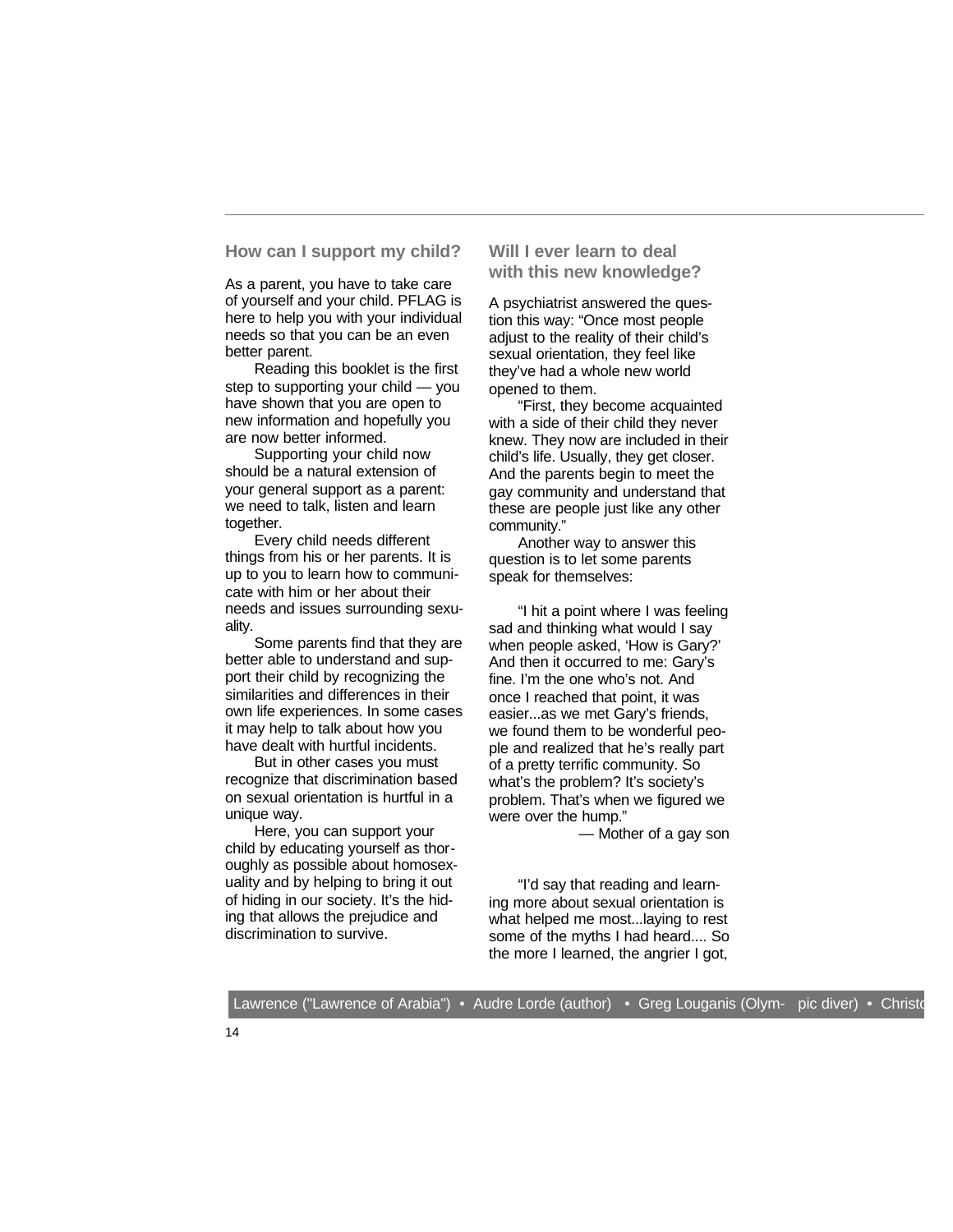and the more I wanted to change society instead of my son." — Mother of a gay son

"I think the turning point for me was when I read more about it, and read that most kids who can accept their sexuality say they feel calmer, happier and more confident. And of course, that's what I wanted for my child and I sure didn't want to be what was standing in the way of that."

— Father of a gay son

"I was teary-eyed for three months off and on. But we've always had a very good relationship. It has never changed from that. We never had an instant's question of our love for him, and we both assured him immediately that we loved him. And since then, our relationship with our son is strengthened, because we have a bond simply because we know what he is up against in our society."

— Mother of a gay son

"It's really important to talk about it, to know that you're not alone, that there are other people who have had this experience and are dealing with it in a positive way. And the benefit is that you establish a good relationship with your child. Parents want to parent. They don't, generally speaking, want to be isolated from their kid."

— Mother of a lesbian daughter

"For me, it was my son's saying to me, 'Dad, I'm the same person I was before.' Now it's been six months, and I realize even more that really, nothing has changed in his life. It was our perception of him, I guess."

— Father of a gay son

"I have to tell you, there are so many pluses now. You begin to recognize what an incredible child you have to share this with you and to want you to be a part of their lives.... [Look at] the trust that has been placed in your hands and how much guts it took to do that."

— Father of a lesbian daughter

# **Resources**

PFLAG offers support, education and advocacy opportunities to all family members and friends and welcomes you and your gay, lesbian or bisexual loved ones to join our network. We suggest you call the local chapter whose name is stamped on the back of this booklet.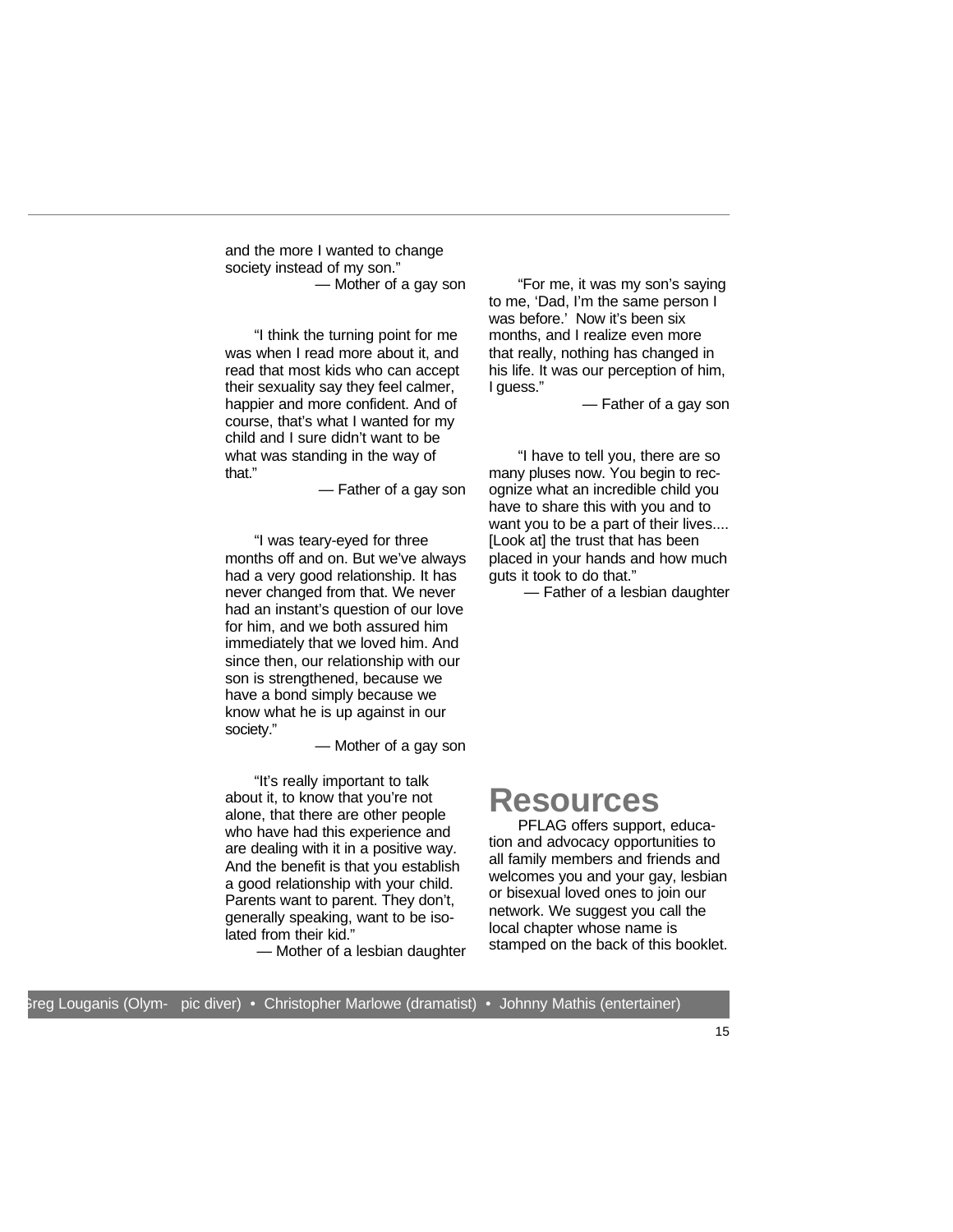If there is no chapter listed, you can call PFLAG's national office for a referral, or you can use directory assistance to find PFLAG in your local area.

Local PFLAG chapters or a local gay/lesbian/bisexual community center can provide ways for you to meet other parents, for a young gay man or lesbian to meet other gay youth, or for you and your child together to meet other families and people who can help by sharing their own experiences.

We offer resources and publications on a number of issues including HIV/AIDS, religion and youth.

### **Toll-free helplines for youth:**

**Boston Alliance of Gay and Lesbian Youth** (BAGLY), (800) 42-BAGLY. 24-hour hotline.

**Indianapolis Youth Group**, (800) 347-TEEN. Thursday - Sunday, 7 p.m. to 10 p.m., EST.

**Out Youth Austin**, (800) 96-YOUTH. Daily, 5:30 p.m. to 9:30 p.m., Central Time.

### **For HIV/AIDS information:**

**National AIDS Hotline,** (800) 342-AIDS. 24-hour hotline. **National AIDS Hotline (Spanish)**, (800) 344-7432. 24-hour hotline. **National AIDS Hotline (TDD)**, (800) 243-7889. 24-hour hotline.

### **Organizations:**

**Parents, Families and Friends of Lesbians and Gays (PFLAG)**, 1101 14th Street, NW, Suite 1030, Washington, DC 20005, (202) 638-4200, www.pflag.org for a reference to a local PFLAG chapter near you.

There are numerous organizations that work on behalf of gay, lesbian and bisexual people. The following list includes groups that may be able to provide you with information or services for you or your child:

**Bisexual Resource Center**, P.O. Box 639, Cambridge, MA 02140, (617) 424-9595, www.qrd.org/qrd/www/orgs/brc/brc-toc.html

**COLAGE** (Children of Lesbians and Gays Everywhere), 2300 Market Street, Box 165, San Francisco, CA 94114, (415) 861-5437, www.colage.org

**Gay and Lesbian Alliance Against Defamation**, 150 West 26th Street, Suite 503, New York, NY 10001, (212) 807-1700, www.glaad.org

**Gay and Lesbian Parents Coalition International**, P.O. Box 50360, Washington, DC 20091, (202) 583-8029, www.GLPCI.org

**Gay, Lesbian and Straight Education Network**, 122 W. 26th Street, Suite 1100, New York, NY 10001, (212) 727-0135, www.glsen.org

**Hetrick-Martin Institute for Lesbian and Gay Youth**, 2 Astor Place, 3rd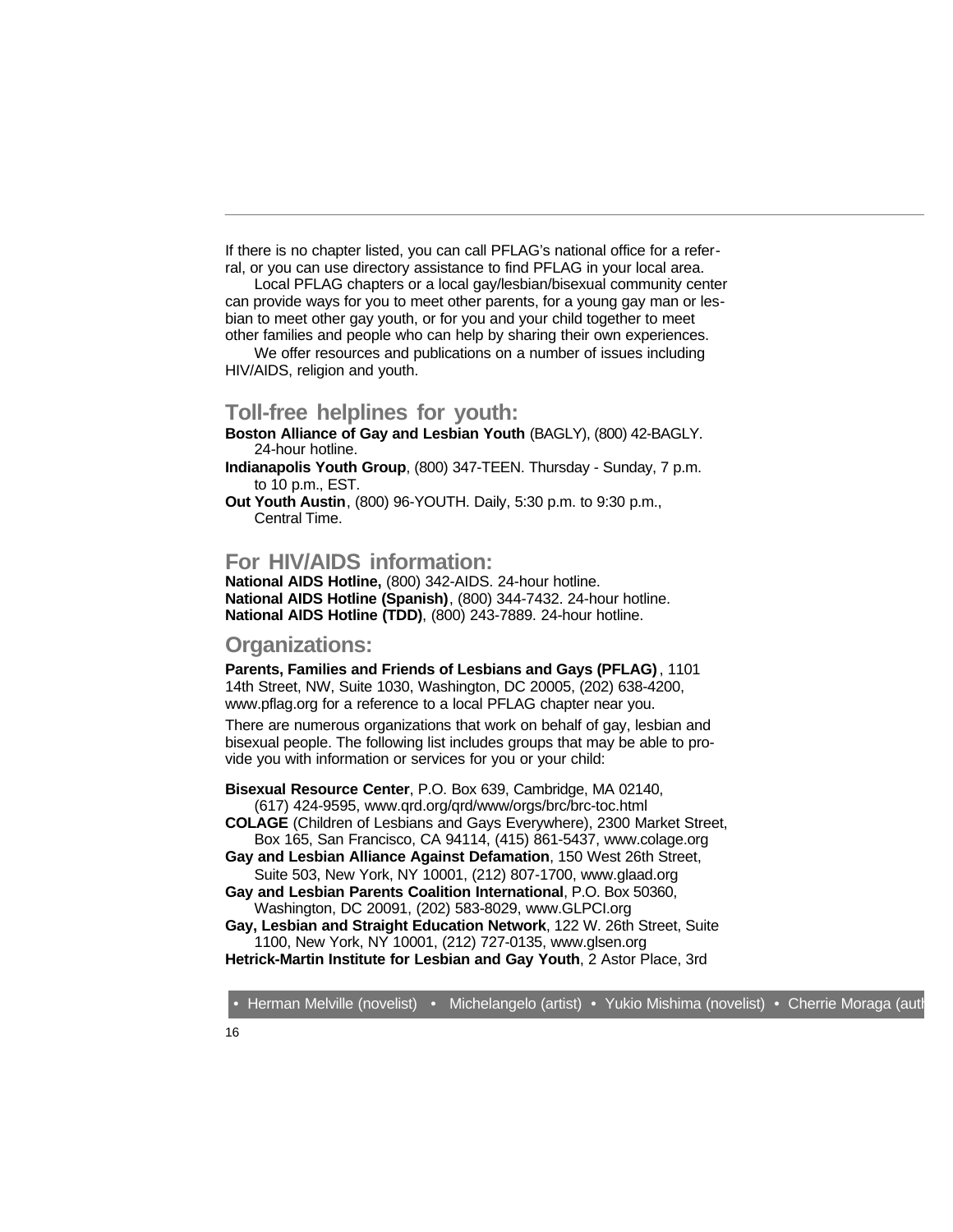Floor, New York, NY 10003, (212) 674-2400.

- **Human Rights Campaign**, 1101 14th Street NW, Suite 200, Washington, DC 20005, (202) 628-4160, www.hrc.org
- **Lambda Legal Defense and Education Fund, Inc.**, 120 Wall Street, Suite 1500, New York, NY 10005-3904.
- **LLEGO**, The National Latino/a Lesbian and Gay Organization, 1612 K Street, NW, Suite 500, Washington, DC 20006, (202) 466-8240.
- **National Black Lesbian and Gay Leadership Forum**, 1436 U Street, NW, Suite 200, Washington, DC 20009, (202) 483-6786, www.nblglf.org
- **National Center for Lesbian Rights**, 870 Market Street, Suite 570, San Francisco, CA 94102, (415) 392-6257.
- **National Gay and Lesbian Task Force**, 2320 17th Street, NW, Washington, DC 20009-2702, (202) 332-6483, www.ngltf.org
- **The National Youth Advocacy Coalition and The Bridges Project**, 1711 Connecticut Avenue, NW, Suite 206, Washington, DC 20009, (202) 319-7596. The National Youth Advocacy Coalition addresses public policy issues related to gay, lesbian, bisexual and transgender youth through the collaboration of a broad spectrum of national and community–based organizations. NYAC's Bridges Project, originally established by the Americans Friends Service Committee, provides information, resources, and assistance to gay youth and their adult allies nationwide.
- **Sexual Minority Youth Assistance League** (SMYAL), 410 7th Street SE, Washington, DC 20003-2707, (202) 546-5940.
- **Sexuality Information and Education Council of the United States**, 130 West 42nd Street, Suite 350, New York, NY 10036, (212) 819-9770, www.SIECUS.org

Mishima (novelist) • Cherrie Moraga (author) • Martina Navratilova (tennis champion) • Lawrence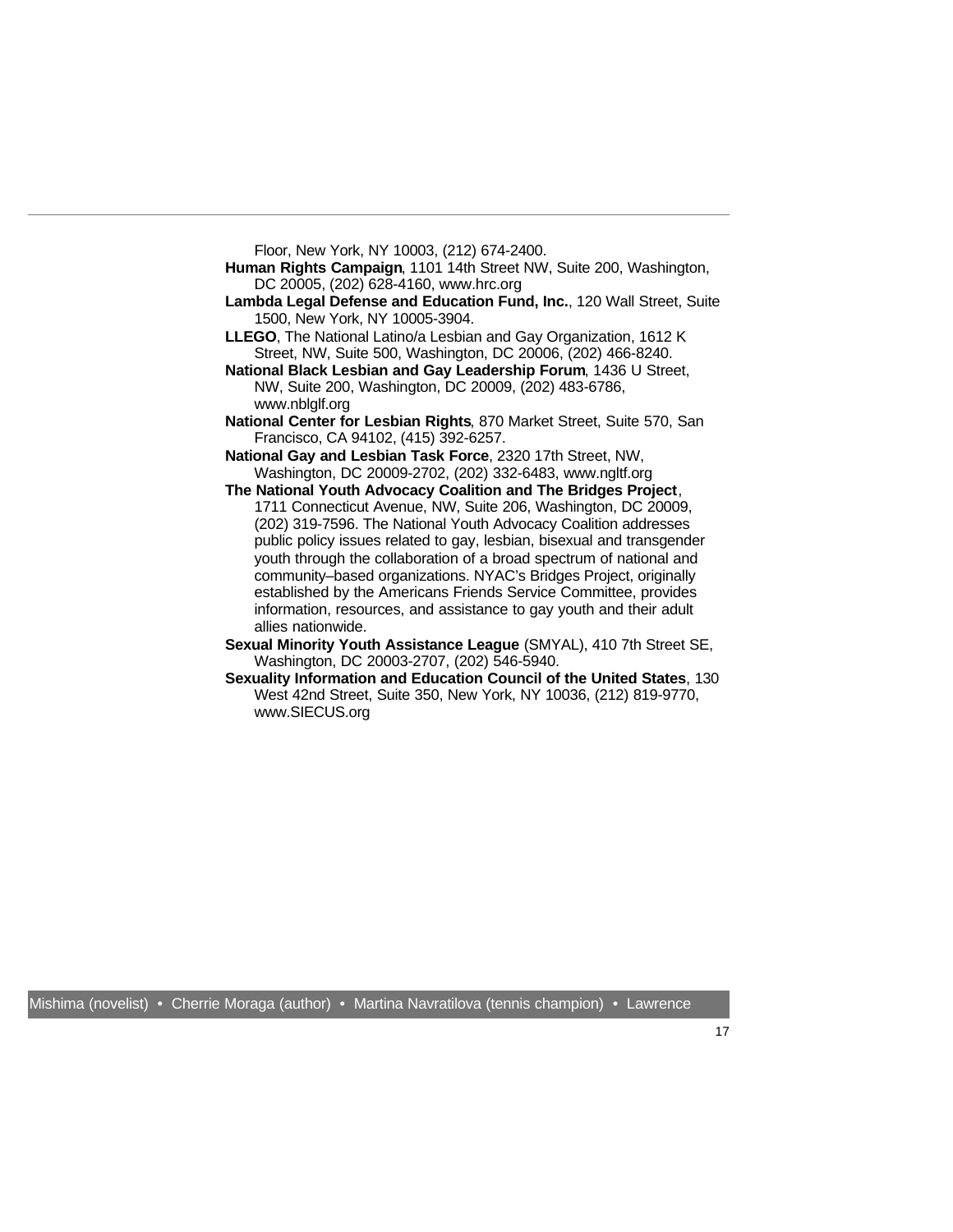# **Allies for Equal Rights:**

Countless organizations support equal rights for lesbian, gay and bisexual people. The following is a partial list of allies:

**Religious organizations:** Catholic Theological Society of America, Christian Church (Disciples of Christ), Commission of Social Action Reform Judaism, Lutheran Church of America, National Council of Churches, National Federation of Priests' Councils, Protestant Episcopal Church, Society of Friends (Quaker), Union of American Hebrew Congregations, Unitarian-Universalist Association, United Church of Christ, United Methodist Church and United Presbyterian Church.

**Professional organizations:** American Anthropological Association, American Association for Advancement of Science, American Association of University Professors, American Federation of Teachers (AFL-CIO), American Library Association, American Medical Students Association, American Personnel and Guidance Association, American Psychiatric Association, American Psychological Association, American Public Health Association, National Association of Social Workers and National Education Association.

**Civic organizations:** American Civil Liberties Union, League of Women Voters, Libertarian Party, National Association for the Advancement of Colored People (NAACP), National Organization for Women (NOW), National Plan of Action, National Women's Conference (IWY), People for the American Way and Young Women's Christian Association of the United States (YWCA).

**Recommended Videos:**

**Always My Kid: A Family Guide to Understanding Homosexuality**. 1994, 74 minutes. Triangle Video Productions, 550 Westcott, Suite 400, Houston, Texas 77007; (713) 869-4477; Fax: (713) 861-1577.

**Straight From The Heart: Stories Of Parents' Journeys To A New Understanding Of Their Lesbian And Gay Children**. 1994, 26 minutes. Dee Mosbacher, producer. Motivational Media, 8430 Santa Monica Blvd., Los Angeles, CA 90069; (800) 848-2707.

**Queer Son: Family Journeys To Understanding and Love**. 1994, 48 minutes. Vickie Seitchik, 19 Jackson Street, Cape May, NJ 08204; (212) 929-4199.

**Recommended reading for parents, family and friends:**

Olivier (actor) • Cole Porter (composer) • Marcel Proust (novelist) • Eleanor Roosevelt (First Lad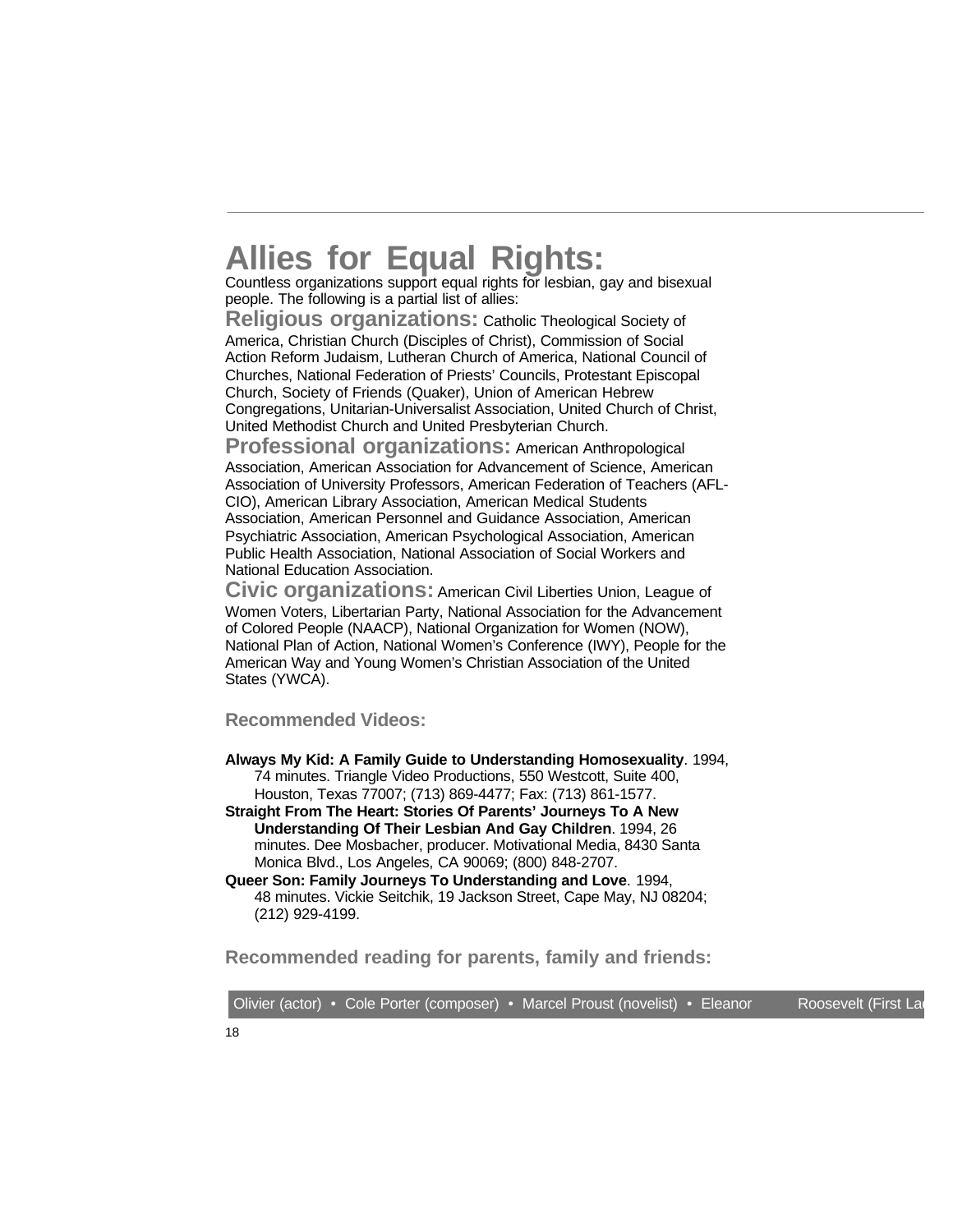| Deb Price and Joyce Murdoch. Doubleday, 1995.                                                |
|----------------------------------------------------------------------------------------------|
| Are You Still My Mother? Gloria Guss Back. Warner Books, 1985.                               |
| Beyond Acceptance, Carolyn Griffin and Marian and Arthur Wirth.                              |
| Prentice-<br>Hall, 1986.                                                                     |
| Different Daughters: A Book by Mothers of Lesbians, Louise Rafkin.<br>Cleis Press, 1987.     |
| Family: A Portrait of Gay and Lesbian America, Nancy Andrews. Harper<br>San Francisco, 1994. |
| Hearing Us Out: Voices from the Gay and Lesbian Community, Roger                             |
| Sutton. Little, Brown and Company, 1994.                                                     |
| Homosexuality: The Secret A Child Dare Not Tell, Mary Ann Cantwell.<br>Rafael Press, 1996.   |
| Loving Someone Gay: Revised and Updated, Don Clark, Ph.D. Signet<br>Books, 1987.             |
| My Son Eric, Mary V. Borhek. The Pilgrim Press, 1979.                                        |
| Now That You Know: What Every Parent Should Know About                                       |
| Homosexuality, Betty Fairchild and Nancy Hayward. Harcourt Brace<br>Javanovich, 1989.        |
| Parents Matter, Ann Muller. Naiad Press, 1987.                                               |
| Prayers for Bobby: A Mother's Coming to Terms With the Suicide of                            |
| Her Gay Son, Leroy Aarons. Harper San Francisco, 1995.                                       |
| Straight Parents, Gay Children: Keeping Families Together, Robert A.                         |
| Bernstein. Thunder's Mouth Press, 1995.                                                      |
| The Family Heart: A Memoir of When Our Son Came Out, Robb Forman                             |
| Dew. Ballantine Books, 1995. Audiotape available from Simon &                                |
| Schuster.                                                                                    |
|                                                                                              |
| Recommended reading on religion and homosexuality:                                           |
| Can Homophobia Be Cured? Wrestling with Questions that Challenge                             |
| the Church, Bruce Hilton. Abington Press, 1992.                                              |
| Homosexuality and Religion, Richard Hasbany, editor. Haworth Press,<br>1990.                 |
| In God's Image; Christian Witness to the Need for Gay/Lesbian                                |
| Equality in the Eyes of the Church, Robert Warren Cromey. Alamo                              |
| Square Press, San Francisco, 1991.                                                           |
| Is the Homosexual My Neighbor? A Positive Christian Response, Letha                          |
| Scanzoni and Virginia R. Mollenkott. Harper San Francisco,                                   |
|                                                                                              |

**And Say Hi To Joyce: The Life and Chronicles of a Lesbian Couple**,

1994.

**Pastor, I Am Gay,** Rev. Howard H. Bess. Palmer Publishing Company, 1995.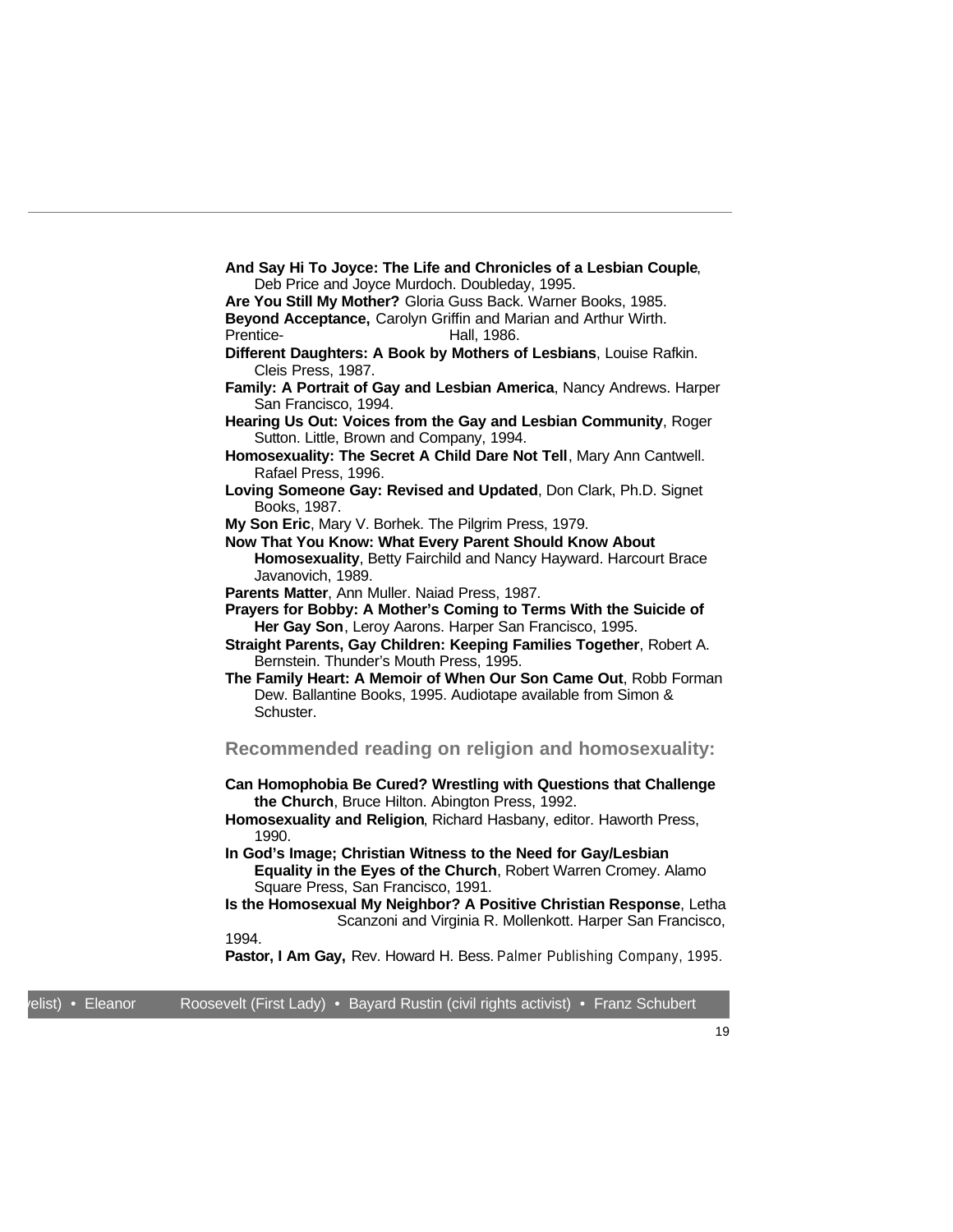**Stranger at the Gate**, Rev. Mel White, Simon & Schuster, 1995.

- **The New Testament and Homosexuality**, Robin Scroggs. Augsburg Fortress, 1984.
- **Twice Blessed: On Being Gay & Jewish**, Christie Balka and Andy Rose, editors. Beacon Press, 1989.
- **What the Bible Really Says about Homosexuality**, Daniel Helminiak. Alamo Square Press, 1994.

**Recommended reading for gay, lesbian and bisexual people:**

**Becoming A Man: Half A Life Story**, Paul Monette. Harper Collins, 1992. **Bi Any Other Name: Bisexual People Speak Out**, Loraine Hutchins and

- Lani Kaahumanu, editors. Alyson Publications, 1991. **Coming Out to Parents**, Mary Borhek. Pilgrim Press, 1993.
- **Gay Men and Women Who Enriched the World**, Thomas Cowan. William Mulvey, Inc., 1988.
- **Hometowns: Gay Men Write About Where They Belong,** John Preston, editor. Penguin, 1991.

**Is it a Choice? Answers to 300 of the Most Frequently Asked**

**Questions About Gays and Lesbians**, Eric Marcus. Harper Collins, 1993.

**Looking at Gay and Lesbian Life**, Warren J. Blumenfeld and Diane Raymond. Beacon Press, 1988.

**Outing Yourself: How to Come Out as Lesbian or Gay to Your Family, Friends, and Coworkers,** Michelangelo Signorile. Random House, 1995.

- **Positively Gay: New Approaches to Gay and Lesbian Life**, Betty Berzon, editor. Celestial Arts, 1992.
- **Testimonies: A Collection of Lesbian Coming Out Stories**, Karen Barber and Sarah Holmes, editors. Alyson Publications, 1994.

**Revelations: A Collection of Gay Male Coming Out Stories**, Adrian Saks and Wayne Curtis, editors. Alyson Publications, 1994.

**Uncommon Heroes: A Celebration of Heroes and Role Models for Gay and Lesbian Americans**, Phillip Sherman. Fletcher Press New York, 1994.

**Recommended reading specifically for gay, lesbian and bisexual teens:**

**Am I Blue? Coming Out from the Silence**, Marion Dane Bauer, editor. Harper Collins, 1994.

**Annie On My Mind**, Nancy Garden. Harper Collins, 1992.

(composer) • Bessie Smith (singer) • Gertrude Stein (writer) • Peter Ilyich Tchai- kovsky (composer)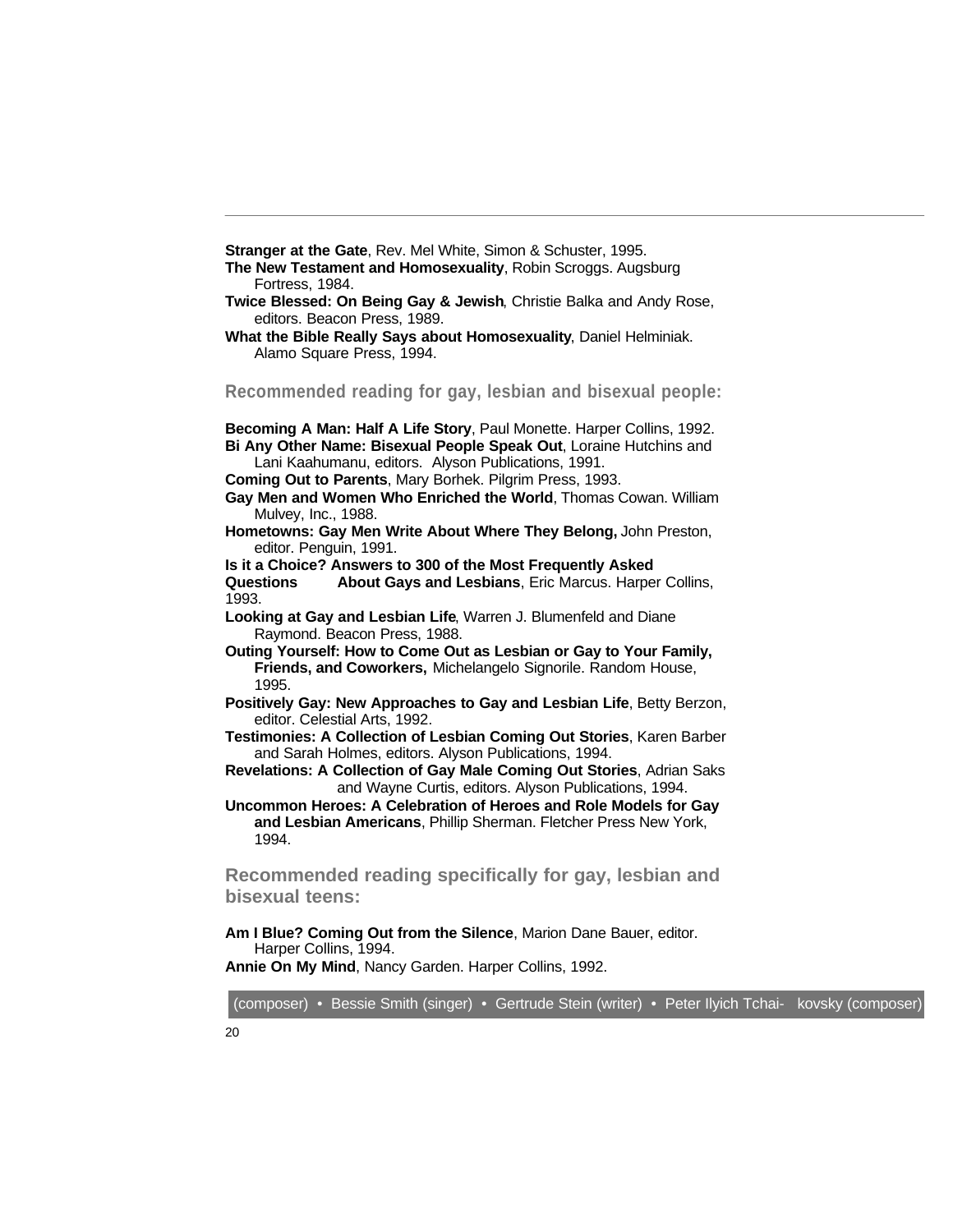- **Becoming Visible: A Reader in Gay and Lesbian History for High School and College Students**, Kevin Jennings, editor. Alyson Publications, 1994.
- **Being Different: Lambda Youths Speak Out**, Larry D Brimmer. Grolier, 1995.
- **Children of Horizons: How Gay and Lesbian Teens are Leading a New Way Out**, Gilbert Herdt and Andrew Boxer. Beacon Press, 1993.

**Free Your Mind: The Book for Gay, Lesbian and Bisexual Youth and Their Allies**, Ellen Bass and Kate Kaufman. Harper Perennial, 1996.

- **Growing Up Gay/Growing Up Lesbian: A Literary Anthology,** Bennett L. Singer, editor. The New Press, 1993.
- **Joining the Tribe: Growing Up Gay & Lesbian in the '90s**, Linnea Due. Anchor Books, 1995.
- **The Journey Out: A Book for & About Gay, Lesbian & Bisexual Teens**, Rachel Pollack and Cheryl Schwartz. Puffin Books, 1995.
- **Two Teenagers in Twenty**, Ann Heron, editor. Alyson Publications, 1994. **Understanding Sexual Identity: A Book for Gay and Lesbian Teens**, Janice Rench. Lerner, 1990.

**When Someone You Know Is Gay**, Susan and Daniel Cohen. Dell, 1989. **Young, Gay & Proud!**, Don A Romesburg, editor. Alyson Publications, 1995.

# **For More Information**

This publication is copyrighted, but readers are welcome to copy it in whole or in part, with proper accreditation to PFLAG. All publications are discounted for members and bulk orders. To order this publication, to receive a complete listing of PFLAG publications, more recommended readings, audiotapes, and products, or for information about a PFLAG chapter in your area, please call or write to us at:

**Parents, Families and Friends of Lesbians and Gays 1101 14th Street, N.W., Suite 1030 Washington, D.C. 20005 Telephone: (202) 638-4200 FAX: (202) 638-0243 E-mail: info@pflag.org web site: www.pflag.org**

You may join the national organization of PFLAG as an at-large member or you may join through a local affiliate. To join through a local affiliate, please contact the affiliate listed on the back of this booklet.

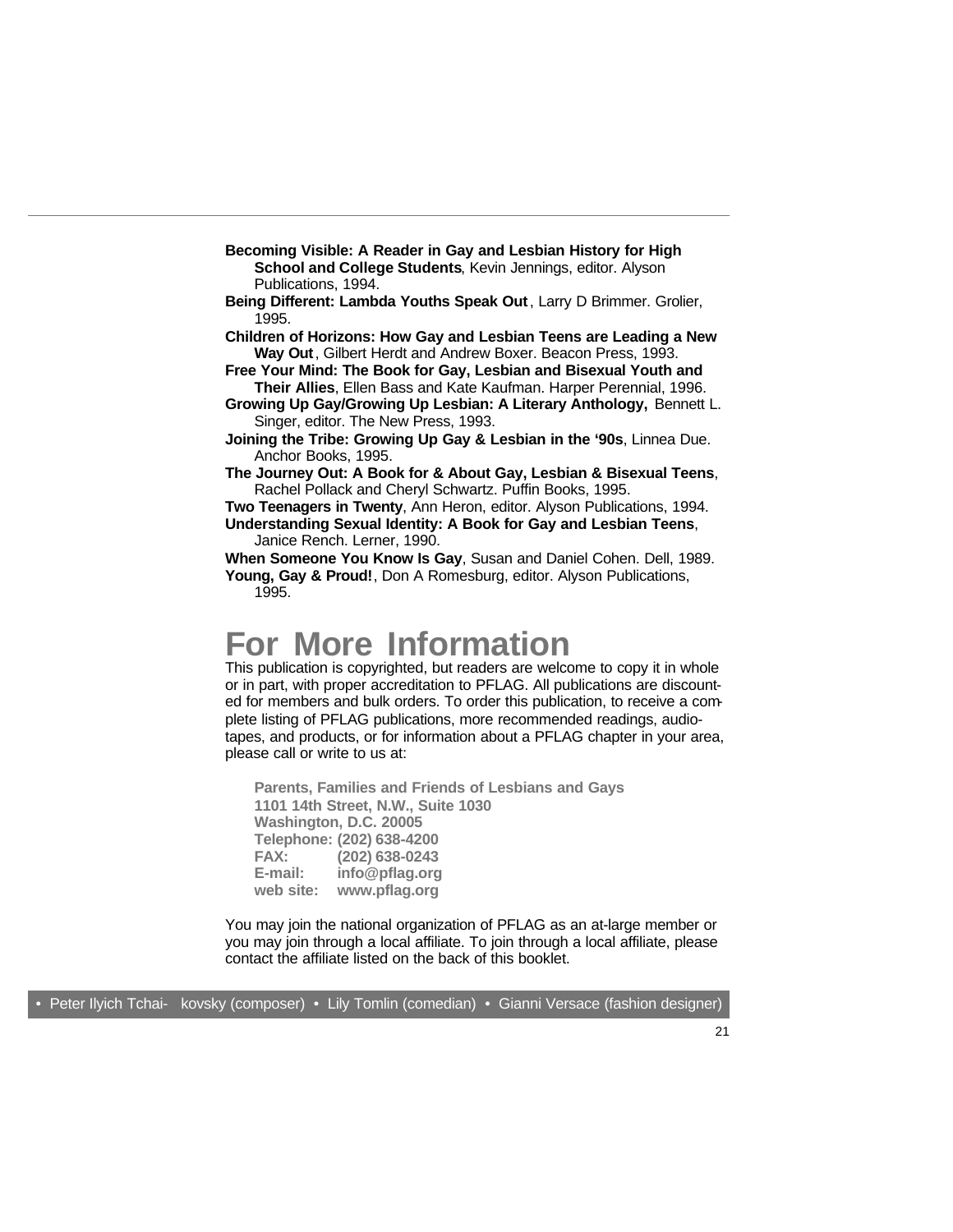# **To Join PFLAG**

To join as an at-large member and receive PFLAG's quarterly newsletter, fill out the application below, enclose your \$30 annual dues, and mail the application to :

**PFLAG**

| 1101 14th Street, N.W., Suite 1030 |  |
|------------------------------------|--|
| Washington, D.C. 20005             |  |

| Amount enclosed $$30$ Dues + \$____________ Contribution = \$__________ Total |  |  |  |  |  |
|-------------------------------------------------------------------------------|--|--|--|--|--|
| Payment type: Check Informery Order Information Credit Card                   |  |  |  |  |  |
|                                                                               |  |  |  |  |  |
|                                                                               |  |  |  |  |  |
|                                                                               |  |  |  |  |  |
|                                                                               |  |  |  |  |  |

(Charges will appear as "PFLAG" on your credit card statement.)

□ Please send me information about joining a local PFLAG affiliate.

**For more information on PFLAG contact us at (202) 638-4200, FAX: (202) 638-0243, E-mail: info@pflag.org, Web: www.pflag.org**

PFLAG is a tax-exempt, nonprofit organization that is not affiliated with any political or religious institution.

• Leonardo da Vinci (artist) • Walt Whitman (poet) • Oscar Wilde (novelist) • Tennessee Williams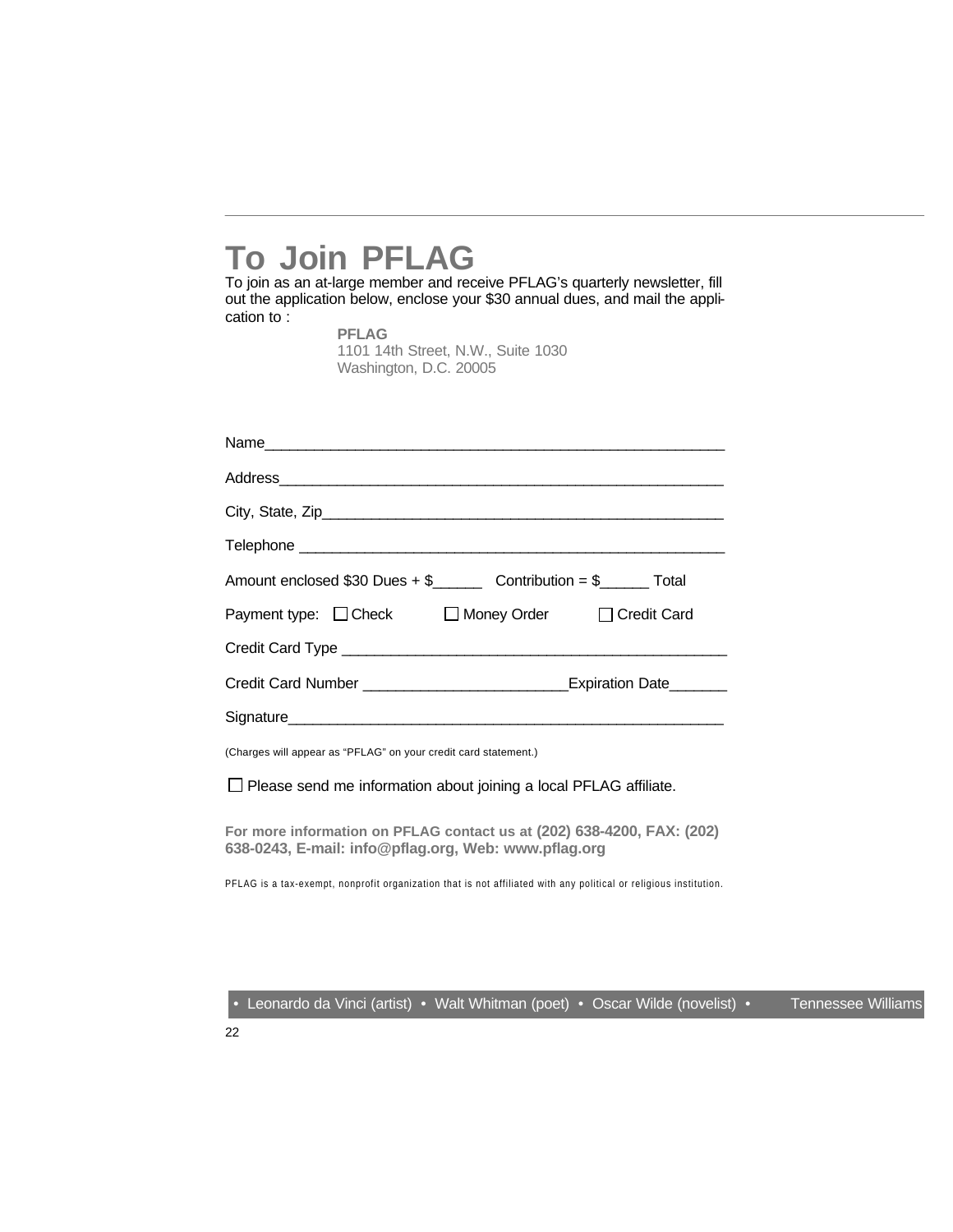# **PFLAG Publications:**

To order additional copies of *Our Daughters and Sons*, or other PFLAG publications, or to inquire about new PFLAG publications, contact PFLAG's national office at 1101 14th Street NW, Suite 1030, Washington, DC 20005; (202) 638-4200.

*Beyond the Bible: Parents, Families and Friends Talk about Religion and Homosexuality Be Yourself: Questions and Answers for Gay, Lesbian and Bisexual Youth Respect All Youth Issue Papers* by Ann Thompson Cook #1: Who Is Killing Whom? #2: You Can Help #3: Youth and Homosexuality Family AIDS Support Packet Straight Spouse Support Packet *Journey to Gratitude The Next Step: Coming Out and Speaking Out as Parents, Families and Friends of Lesbian, Gay and Bisexual People* Quarterly Newsletter, *PFLAGpole PFLAG Public Referral Directory*